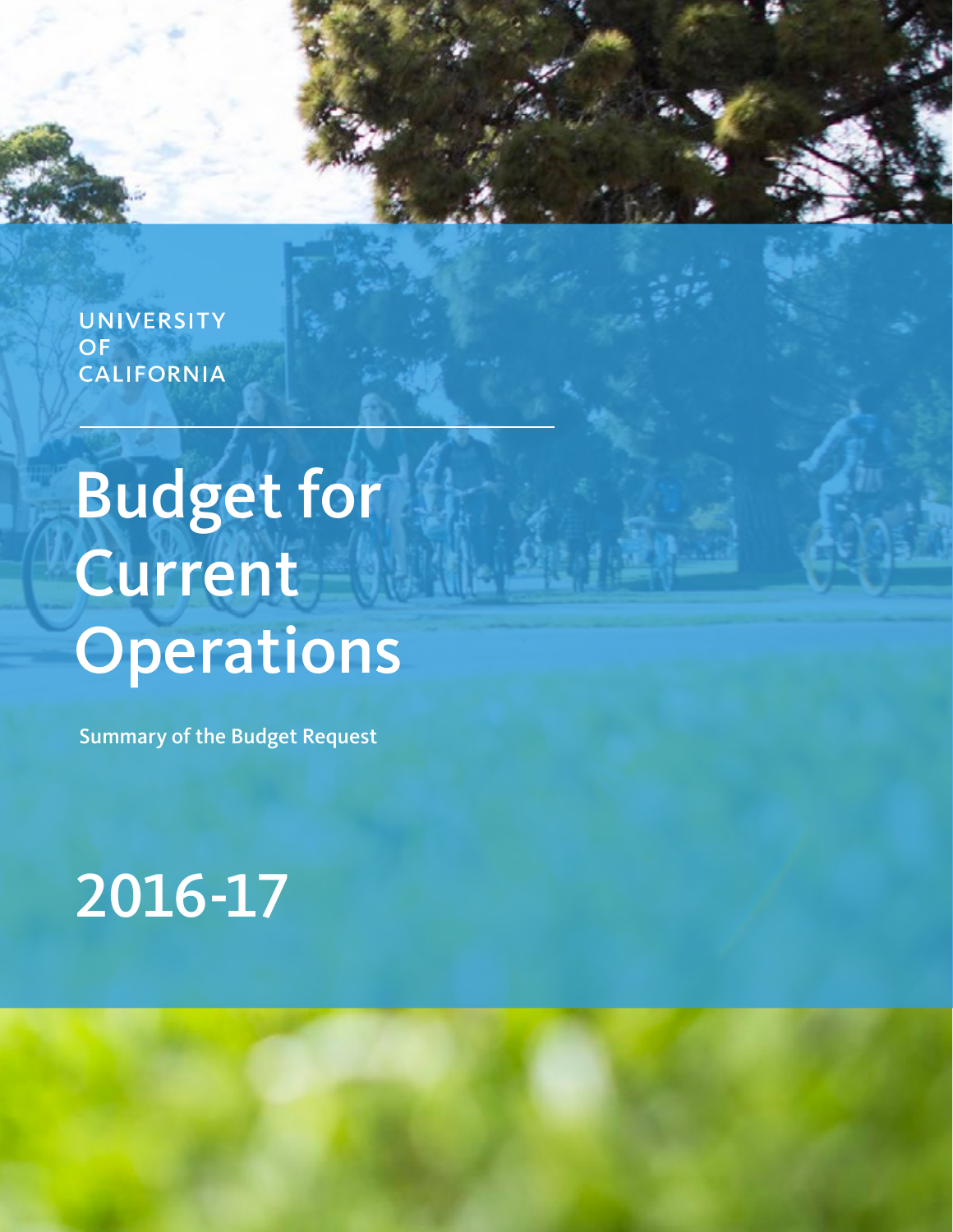#### **MESSAGE FROM THE PRESIDENT**

For more than a century, the University of California has provided an unparalleled educational experience for generations of students. A UC education has ensured a bright, prosperous future for countless graduates. It has enriched the State of California through groundbreaking research and innovations, and a highly skilled workforce.

Past investments by the State of California in its prized public research university system have made all this possible. This spring, Governor Jerry Brown reaffirmed his commitment to public higher education by reaching a historic budget agreement with the University of California. The funding provisions of the agreement were endorsed by the Legislature in the 2015 Budget Act.

The new state budget provides the University with new revenue that translates into much needed fiscal stability. It allows University leadership to cap resident tuition at its current level for another two years. It gives students and their families time to plan and budget for college costs. And it preserves the access, affordability, and quality that Californians expect of UC.

The entire University of California community will seek continuing support from the Governor and the Legislature for our vibrant University and its students. In the spirit of our longstanding partnership with State leaders, UC is committed to doing its part.

We will not stop looking for more ways to increase efficiency and cut costs. We will adopt and implement the State's Public Employee Pension Reform Act's pensionable salary cap for new employees hired on or after July 1, 2016, building on UC's previous pension reforms. We will enhance the student experience by further simplifying the transfer process for California Community College students, improving academic advising, eliminating course bottlenecks, and positioning our students to graduate in a timely manner.

We also will tackle an objective critical to all stakeholders in the state: increasing the enrollment of resident undergraduates at the University of California. This challenging task will require collaboration and careful planning with our partners. But we at UC are committed to getting this done – for California and its students.

The University's 2016-17 operating budget outlines in detail our financial priorities and commitments for the upcoming academic year, and how we intend to uphold them. It is the roadmap that will lead us from a challenging and uncertain period into one of stability and continued growth.

> Janet Napolitano, President November 2015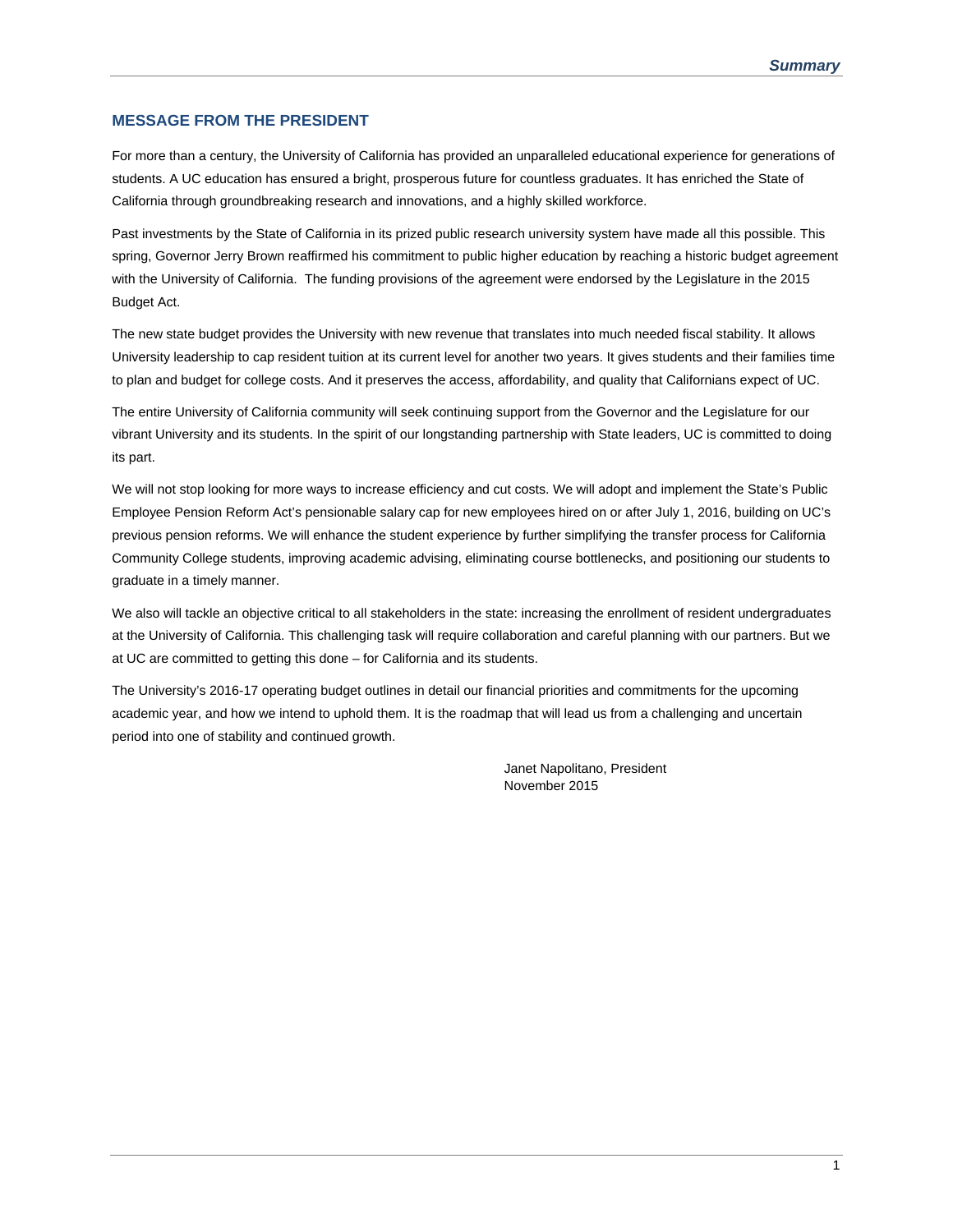## **THE BUDGET FRAMEWORK WITH THE GOVERNOR GUIDES DEVELOPMENT OF THE 2016-17 BUDGET FOR THE UNIVERSITY OF CALIFORNIA**

Recognizing that access to quality higher education is a crucial investment in the State's future, the University of California and the State have long partnered to provide a high-caliber educational experience for all students who work hard and qualify, irrespective of social background or economic situation. Most states expect their public universities to offer a good education at an affordable price. But California's expectation has been much higher, and rightfully so. State investment in the University of California has enabled world-class faculty to offer an education comparable to those at elite private universities to generations of California's most qualified students who go on to contribute to the economic, social, and cultural vitality of the state. This proud tradition of public higher education excellence sets UC and California apart from other major research universities and other states. UC's and the State's shared commitment to excellence rests on three pillars: access, affordability, and quality.

The *Washington Monthly* ranks institutions on their contributions to the public good, evaluating factors such as social mobility, research, and public service. In its 2015 college survey, the *Washington Monthly* recognized UC for its role as an engine of social mobility and for its research and public service, noting, "As it has in previous years, the University of California system dominates our national university rankings, with a combination of research prowess and economic diversity among undergraduates." The recently published *College Access Index*, a *New York Times* measure of economic diversity and social mobility at top colleges, awarded six of the top seven spots to University of California campuses, reflecting the University's high proportion of low-income students, affordable price, and ever-improving graduation rates. At 42%, the University has a much higher proportion of Pell Grant recipients in its undergraduate population than any other major research university in the country. Enrolling at UC is a life-changing pathway to economic success for tens of thousands of students every year, which in turn contributes to the economic prosperity of the state.

The State's past support for the University has yielded an impressive return on investment, and both the State and UC share the goal of protecting that investment. Although the depth and breadth of the "great recession" earlier in this decade was a challenge to UC and many other State entities, the years of financial volatility have subsided.

The current stable financial outlook allows the University an opportunity to increase access to its educational programs and rebuild academic excellence. UC has built its 2016-17 budget plan on a foundation of renewed partnership with the State that acknowledges the University's imperative to continue pursuing efficiencies and alternative revenue strategies to help address a major portion of its budgetary needs. UC is grateful for additional State investment to help meet these needs and maintain the University's financial health.

The budget framework announced by Governor Brown as part of his May Revision to the 2015-16 budget provides much appreciated financial stability. It also includes several programmatic initiatives and efficiencies that reflect a shared goal of enhancing the educational experience at UC. Specifically, the framework calls for:

- **A commitment to additional annual increases in State funding.** In 2013, the Governor proposed regular annual increases in direct appropriations to the University of 5% in 2013-14 and 2014-15 and 4% in 2015-16 and 2016-17. The Governor has now committed, subject to agreement with the Legislature each year, to extend the 4% increases for two additional years, through the 2018-19 fiscal year, giving the University predictability in its long-term fiscal outlook. This amounts to a total increase in State funds of more than \$500 million in UC's base budget over the next four years.
- **One-time funding to address high-priority costs.** The Governor's January budget proposed one-time funding of \$25 million to support high-priority deferred maintenance needs across the University's 10 campuses. The Governor's May Revise proposed an additional \$25 million in one-time Cap and Trade funds to address energy efficiency projects. (The deferred maintenance funding was appropriated to the University in the State Budget Act of 2015; the Legislature is expected to act on the Cap and Trade funding after it convenes in January.) These one-time funds cannot be used for other purposes.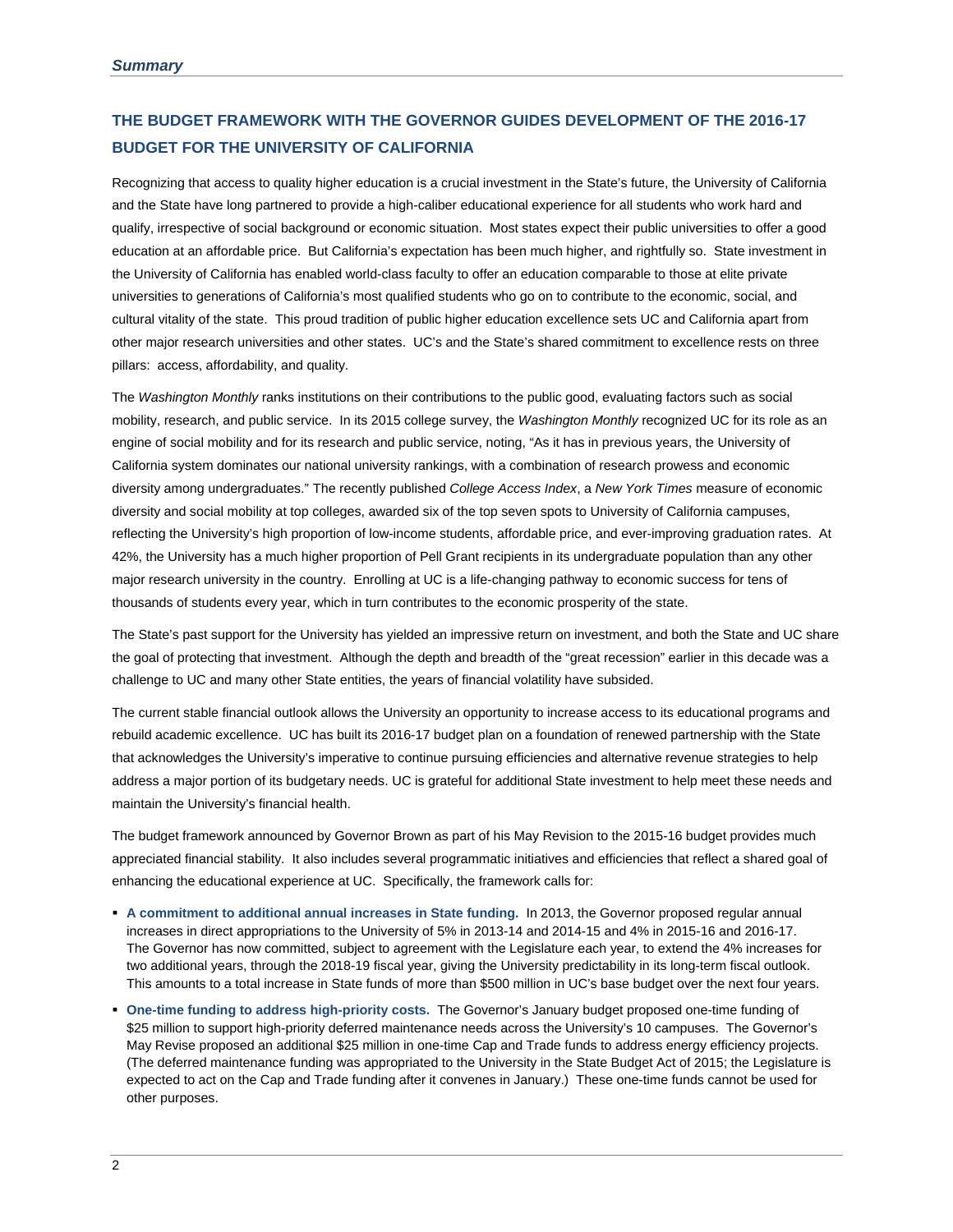- **Modest and predictable tuition increases.** UC has agreed to continue to freeze Tuition at 2011-12 levels for the 2015- 16 and 2016-17 academic years, a total of six years with no tuition increases. Beginning in 2017-18, the framework provides for predictable Tuition increases, pegged generally to the rate of inflation. It also provides that the Professional Degree Supplemental Tuition (PDST) plan adopted by the Regents at their November 2014 meeting will remain in effect, except that PDST for the University's four law schools will remain at 2014-15 levels through 2018-19.
- **Shared commitment to addressing UC's long-term pension liability.** The Governor has agreed, subject to the Legislature's approval, to provide a total of \$436 million in one-time funding over three years to address a portion of UC's pension obligations: \$96 million in 2015-16 (which was approved as part of the 2015-16 budget), followed by an additional \$170 million in each of the following two years. This funding will come from Proposition 2 funds, which the State Constitution specifies must be supplemental, above contribution rates approved by the Regents, and used to help pay down the UCRP's unfunded liability. This funding is contingent upon implementation of the State's Public Employee Pension Reform Act's pensionable salary cap, effective for new hires on or after July 1, 2016. The UC Retirement Options Task Force, in consultation with the Academic Senate, staff and other stakeholders, is examining options for implementation of the cap and will make recommendations to the President for her recommendation to the Regents for approval in the spring. The approved retirement benefit plan will not apply to current employees. For represented employees, it will be subject to collective bargaining.
- **Enhanced commitment to the transfer function.** In May 2014, the University's Transfer Action Team recommended ways to streamline the transfer function and increase transfer enrollment. As part of the framework agreement, UC is committing to specific timeframes for implementing several key recommendations. Specifically, UC has agreed to complete transfer preparation pathways for 20 of its top majors over the next two academic years. The first 10 pathways were completed in June 2015. These pathways will be consistent across all nine undergraduate campuses, as consistent as possible with the CSU pathways created for community college Associate Degrees for Transfer, and will specify clearly any differences between the CSU and UC pathways. In addition, consistent with the intent of the Master Plan for Higher Education, UC will increase the proportion of its California resident students who enter UC as transfers (conditioned on there being a sufficient pool of qualified applicants), achieving by the 2017-18 academic year its goal of having one-third of entering students start as transfers, both systemwide and at every undergraduate campus (with the exception of UC Merced). The President has also asked the Academic Senate to consider adoption of the state's Common Identification Numbering (C-ID) system to further simplify identification of similar courses across campuses in each of the segments.
- **Innovations to support student progress and improve time-to-degree.** In discussions with experts and campus visits that were part of discussions that led to the budget framework, UC and the Governor identified promising practices than can be expanded across the UC system to increase student success and reduce time-to-degree. These include:
	- reviews of major requirements to determine whether the number of upper-division units required to complete a major can be reduced without compromising quality, with a goal of not exceeding one academic year's worth of coursework (generally the equivalent of about 45 quarter units). This type of review has already been conducted at UCLA in some disciplines and will be completed on all undergraduate campuses by July 1, 2017.
	- development of three-year degree pathways for 10 out of the top 15 majors at each campus by March 1, 2016. Merced, which has far fewer majors than the other campuses, will develop three-year degree pathways for three out of its top five majors, which is proportional to expectations for other UC campuses. UC has committed to promoting these accelerated pathways for use by students where appropriate, with a goal that 5% of all UC undergraduate students will access these accelerated tracks by the summer of 2017.
	- enhanced use of summer session to lessen time-to-degree. Enrollment in one or more summer sessions has been shown to be a key element allowing UC students to complete their degrees more quickly. As a way to encourage more UC students to enroll in summer session, three campuses will pilot alternative pricing models in summer 2016. The models focus on expanded availability of summer session financial aid, a cap on the number of units for which a student is charged fees (allowing free enrollment for units above the cap), and low summer housing rates for continuing students who enroll in summer courses.
	- information on how UC's online initiative has prioritized development of online versions of gateway or potential bottleneck courses.
	- reexamination by the Academic Senate of current policies for Advanced Placement courses and the College Board's College-Level Examination Program tests.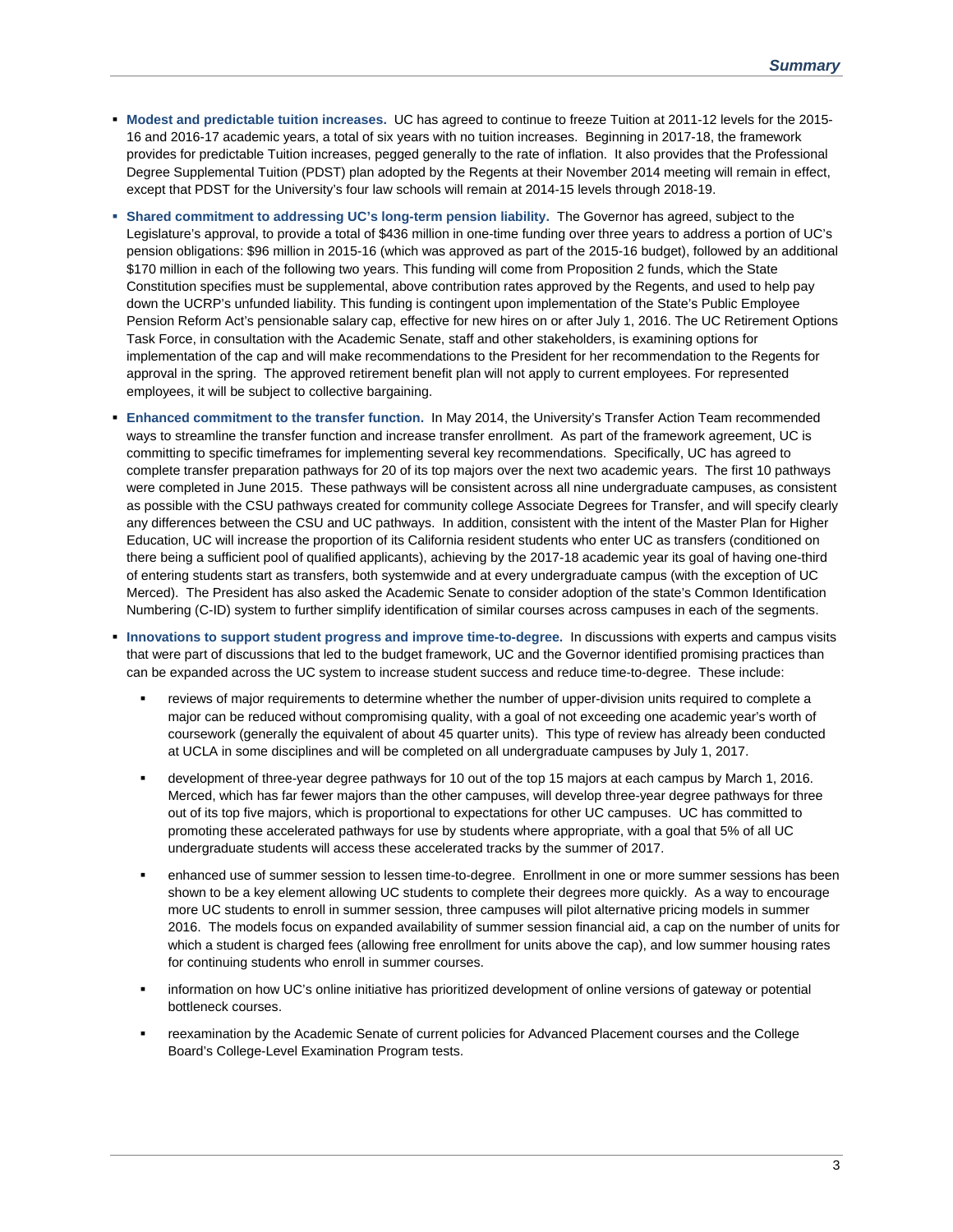- guidance for advisors to better assist students in planning their time at UC and successfully completing their degrees within four years or fewer if they are native freshmen, two years if they are transfer students, or three years if they are native freshmen on a three-year pathway.
- **Continued innovation in the use of technology and data analytics to understand instructional costs and improve student outcomes.** A number of innovative new approaches are currently being piloted at UC campuses, including, but not limited to, the following:
	- expansion of predictive analytics and other technologies to identify students at risk of academic difficulty and monitor their progress. All campuses will describe their data and technology efforts, how this information is used, and how use of the data helps close achievement gaps.
	- piloting activity-based costing in the College of Humanities, Arts and Social Sciences at UC Riverside. UC Riverside is seeking to serve as a U.S. pilot for this new approach. Two other campuses are conducting scoping studies to determine the feasibility and cost of expanding this pilot.
	- use of adaptive learning technology to help students master challenging coursework, by tailoring instruction to individual needs, which helps students stay on track for graduation. UC Davis is leading a multi-campus pilot to investigate this technology.
	- investigating expansion of on-line certificate and Masters' degree programs to address critical workforce needs in California. UC convened industry and academic leaders this fall to discuss areas of significant need where UC can contribute by providing online programs.

The University's 2016-17 budget plan has been developed in the context of this framework and is based on the continued long-term financial modeling begun several years ago to help plan for the long-term financial sustainability of the University. Consistent with the strategic priorities underlying the University's longer-term financial planning, the 2016-17 budget plan is built on an unwavering commitment to protect UC's longstanding excellence while recognizing the limitations presented by the funding environment within which the University and other state agencies operate.

This *Summary* document, which is the first chapter of the larger, *2016-17 Budget for Current Operations – Budget Detail,* summarizes the current status of the University's operating and capital budgets and proposed changes for 2016-17. The remainder of this document provides explanatory detail for the major areas of the University's operating budget, including sources of funding and program expenditure areas. The University's capital budget program is described in more detail in the *2015-25 Capital Financial Plan* document.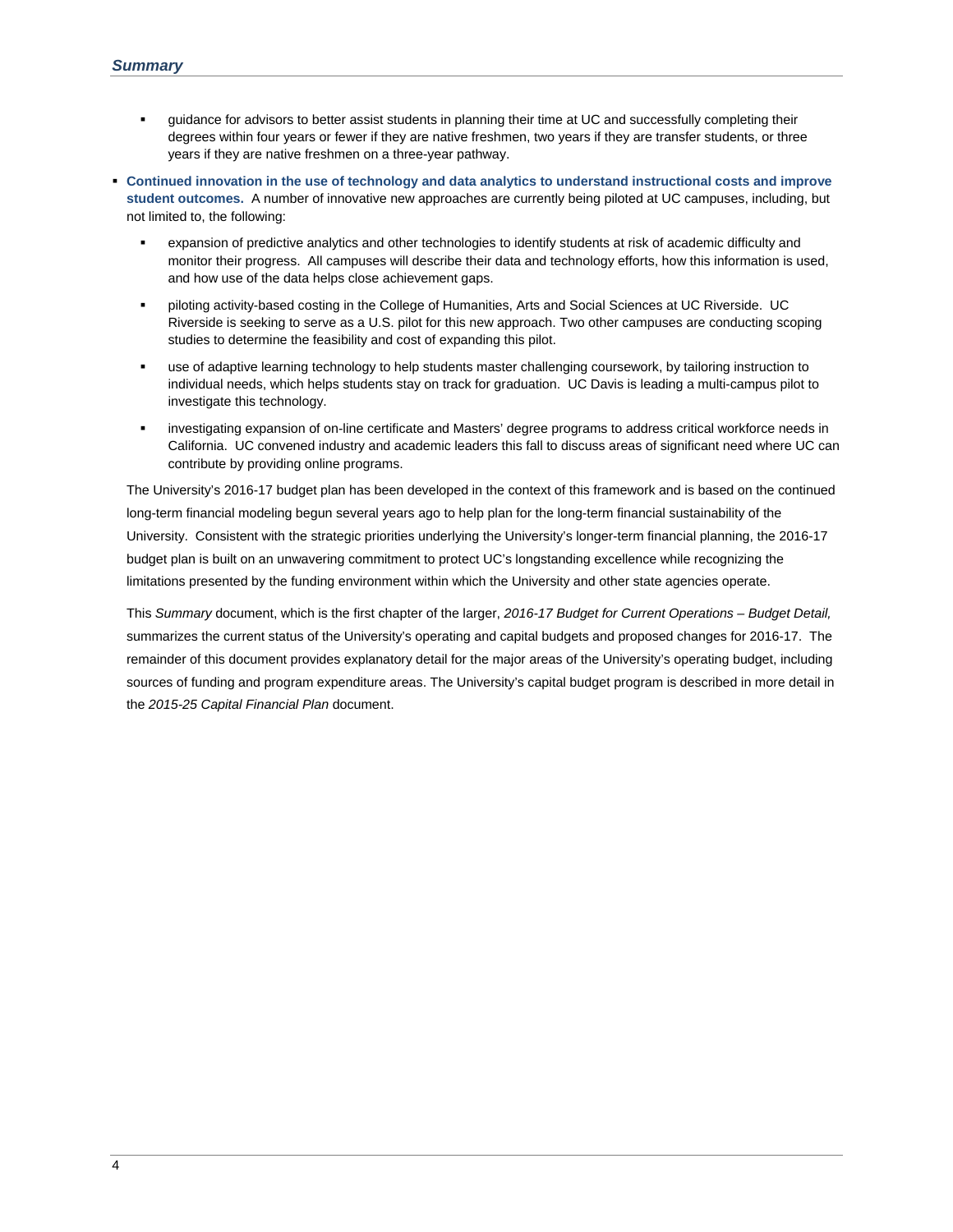#### **KEY ELEMENTS OF THE 2016-17 BUDGET PLAN**

**Cost Savings/Alternative Revenues.** Efficiencies and cost savings have been critical elements in the University's long range financial planning in recent years. The 2016-17 budget plan again assumes aggressive savings and increased revenue from a variety of sources, including centralized procurement, asset management, increased unrestricted philanthropy, and new approaches to insurance and risk management to help generate new revenue and reduce operating expenses. These actions will generate \$109 million for the core funds operating budget in 2016-17.

**4% Increase in State Support.** The budget plan assumes a 4%, \$125.6 million, base budget increase in State General Funds, as proposed in the Governor's multi-year funding plan for the University.

**Undergraduate Enrollment.** The 2016-17 budget plan assumes that enrollment of UC California resident undergraduate students will increase by 5,000 in 2016-17 compared to total enrollment in 2014-15, consistent with the State's proposal in the 2015-16 Budget Act. UC intends to demonstrate to the Director of Finance by April 30, 2016 that it has met this goal. This will release an annual appropriation of \$25 million in State funding to the University to help support enrollment growth. This level of funding is sufficient to support half of the 5,000 students. UC will fund the remaining \$25 million through the alternative revenue and funding strategies outlined later in this document.

**Additional State General Funds.** The University is requesting additional State General Funds above the 4% base budget increase for two purposes in 2016-17:

- **Graduate Enrollment**. The University's enrollment plan will boost California undergraduate enrollment by 10,000 students throughout the nine general campuses by the 2018-19 academic year (discussed below). Half of that growth will come in 2016-17, with 2,500 more students added in each of the following two years. As a research university, UC must also increase graduate enrollment, both to provide opportunities for students to pursue graduate degrees and meet California's workforce needs and to help with the instruction of undergraduate students. The University's budget plan includes \$6 million in additional State funds at the agreed-upon marginal cost of instruction to support growth of 600 graduate students in 2016-17.
- **Deferred Maintenance.** The University's budget plan includes a request for \$25 million in one-time funds for deferred maintenance (in addition, the plan assumes \$25 million in permanent support from other sources for this purpose). The University's deferred maintenance backlog and need for capital renewal is significant and growing faster than the University can address. The State provided one-time funds in 2015-16 for this purpose; UC is requesting a second increment of one-time funds for 2016-17.

**Nonresident Supplemental Tuition Increase/ Nonresident Enrollment Growth.** The budget plan assumes an 8% increase in Nonresident Supplemental Tuition, consistent with the framework agreed to with the Governor. The plan also includes enrollment of an additional 1,200 nonresident students in 2016-17, a reduction in the level of growth from the prior year. The increase in nonresident tuition and nonresident enrollment will yield \$68.7 million in new revenue (net of costs to educate these students) to help support the budget plan.

**Financial Aid for Nonresident Undergraduate Students.** The University will begin to phase out financial aid provided through the University Student Aid Program (USAP) for nonresident undergraduate students. Continuing nonresident students who already receive this aid will not be affected by this change. However, new nonresident undergraduate students will not be eligible for financial aid from USAP, which is funded from return-to-aid from Tuition. This will generate \$14 million for the budget plan in 2016-17 and will be used to help fund the enrollment growth plan.

**Student Services Fee Increase.** The budget plan assumes an increase of 5% in the Student Services Fee. Half of the revenue generated, net of financial aid, will be used to increase student mental health services.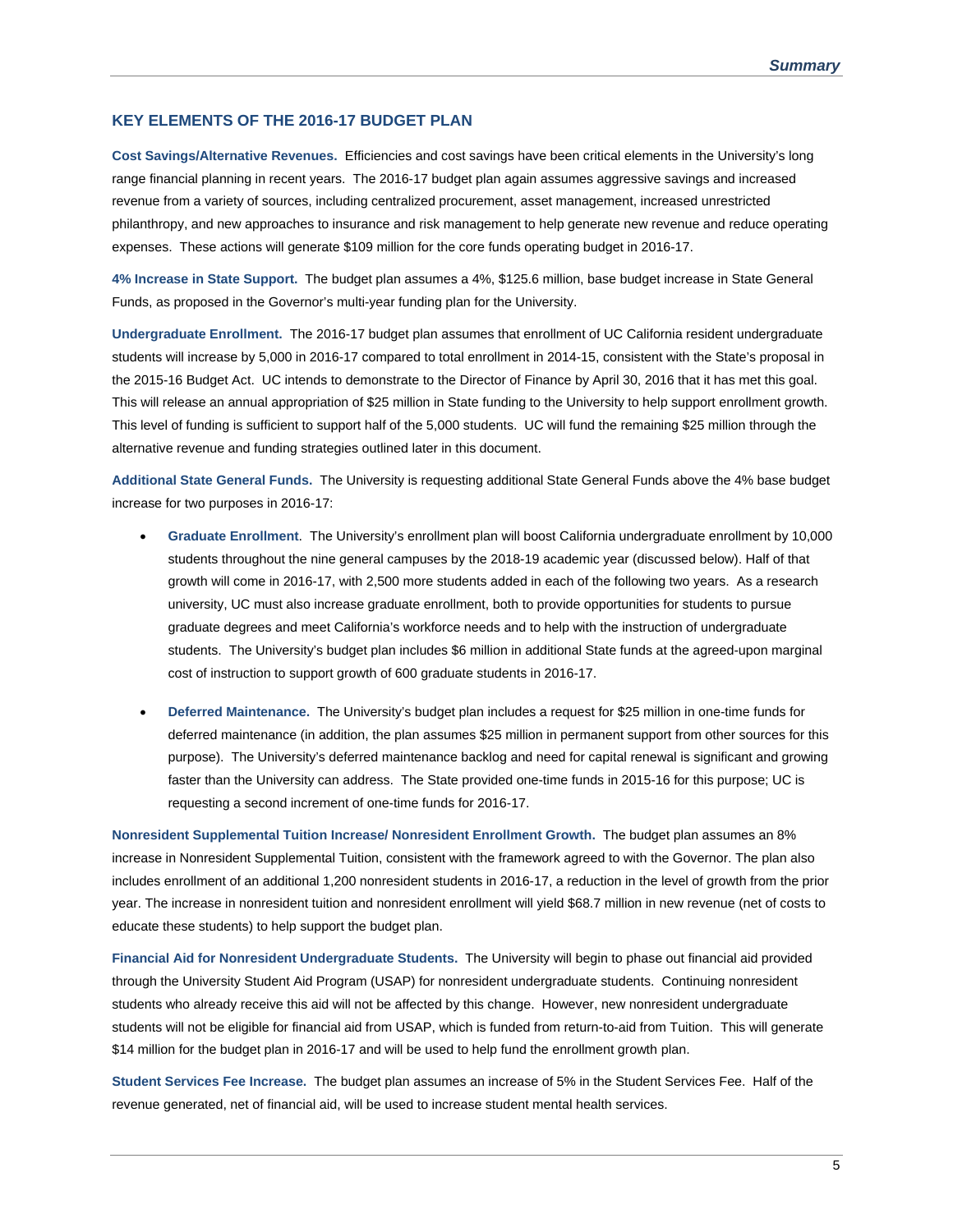**Tuition.** There is no Tuition increase planned for 2016-17.

**Mandatory Costs.** The University faces mandatory cost increases of \$145.3 million, including expenses such as employer contributions to the University's retirement system, employee and retiree health benefit programs, compensation increases already approved in the collective bargaining process, the faculty merit program essential to retaining high performing faculty, and inflationary costs for non-salary items (such as instructional equipment and purchased utilities).

**Investment in Academic Quality.** The 2016-17 plan calls for \$50 million in strategic investments in core academic programs that will restore faculty ranks, increase graduate student support, expand cutting-edge technology essential to instructional delivery in the classroom of the 21<sup>st</sup> century, and rebuild other areas where the impact of recent budget cuts on the quality of the academic program have been most pronounced. Enhancing academic excellence through targeted reinvestment in critical programmatic areas is central to any comprehensive strategy for meeting State goals for improved graduation rates and other performance outcome measures. Decisions on programmatic uses for this funding will be made at the campus level, based on campus priorities.

**Other High-Priority Costs**. In addition to mandatory costs, the plan includes \$194.4 million for high-priority costs necessary for the operation of a major research university. These include compensation increases for faculty and nonrepresented staff , renewed investment in deferred maintenance, and support for a modest capital program as described below.

**Capital Outlay.** For 2016-17, the budget plan assumes \$15 million will be needed to support debt service on projects already approved by the Regents and the State. The University has received approval from the Department of Finance – after review by the Joint Legislative Budget Committee – for 26 projects for a budgeted total of \$706.7 million across fiscal years 2013-14, 2014-15, and 2015-16. Of these approved projects, 11 address seismic/life-safety problems, 6 support modernization, 3 respond to previous growth, 4 fall under the infrastructure category, and 1 project provides equipment. For the 2016-17 Budget for State Capital Improvements, the University submitted one project to the State in September 2015 – the Merced 2020 Project. Funds set aside in the 2016-17 budget plan will be used to support debt service for projects coming on line in 2016-17.

**Dream Loan.** State legislation adopted in 2014 called for UC (and CSU) to establish a revolving loan program for undocumented students that was to be funded from a combination of additional State funds and matching funds from University sources. In addition to increases in financial aid associated with new enrollment growth, the 2016-17 budget plan includes permanent funds of \$5 million, half from the University's base budget adjustment from the State and half from internal University sources, for this purpose.

#### **Other Requests Not in the Core Funds Budget Plan**

**Proposition 2 Funds for UC's Retirement Plan.** The budget framework agreed to with the Governor includes a provision for \$436 million in Proposition 2 funds to help address the unfunded liability of the University's retirement program, provided the University adopts a cap on pensionable salary similar to the State's Public Employees' Pension Reform Act of 2013. The University will enact this change by July 1, 2016 and thus will expect to receive the 2015-16 and 2016-17 increments of Proposition 2 funds, \$96 million and \$170 million respectively.

**Cap and Trade Funds for Energy Projects.** As part of the agreement on the 2015-16 budget, the Governor agreed to support \$25 million in one-time funds from Cap and Trade revenue to support energy projects that can help the University increase energy efficiency and meet its carbon neutrality goals. The University is requesting a second increment of \$69.1 million in one-time Cap and Trade (or Proposition 39) funds in 2016-17 for this purpose.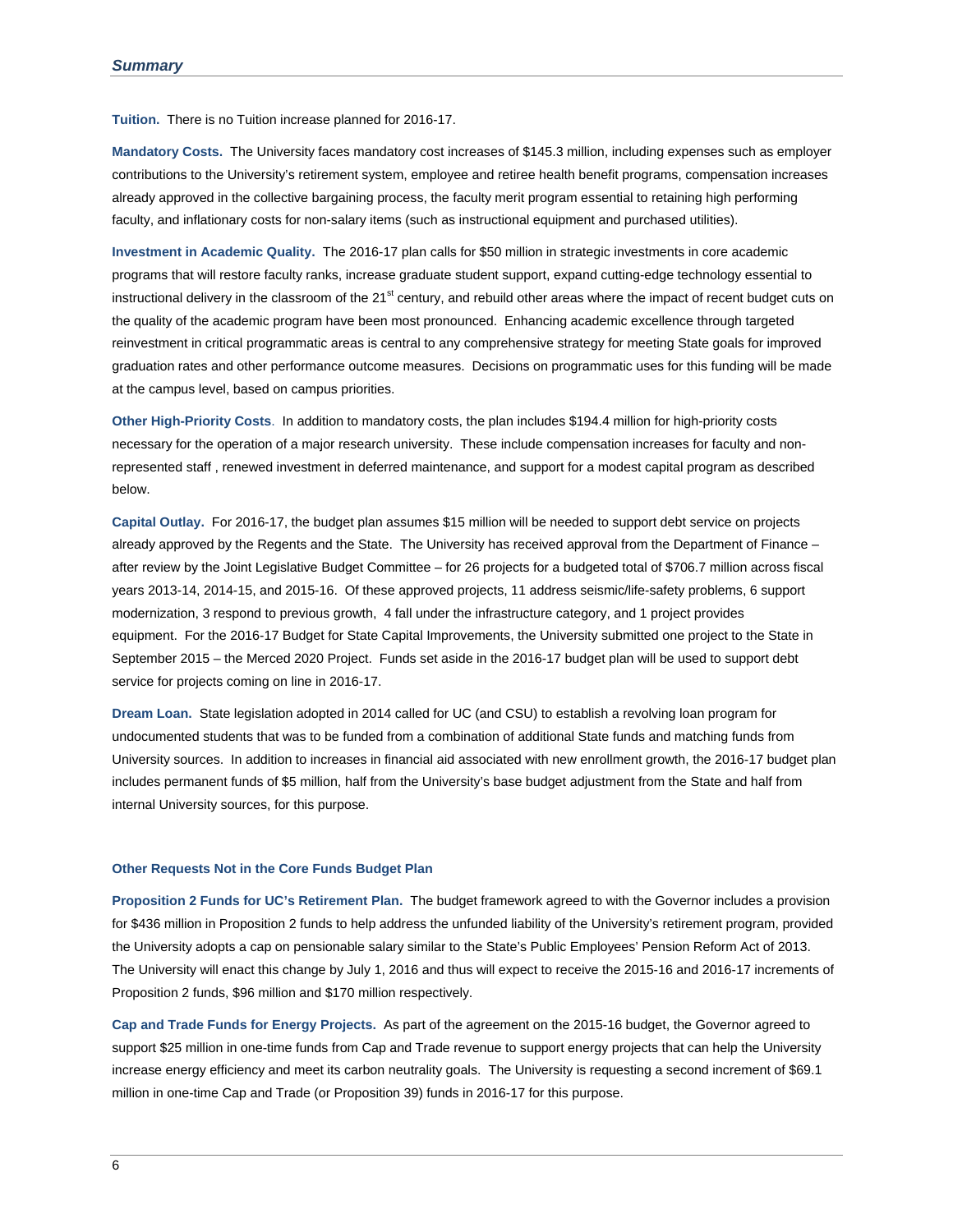**Institute for Transportation Studies.** A total of \$9 million, to be phased in over three years in \$3 million increments, is requested from the Public Transportation Account to augment State funding for the Institute for Transportation Studies, created by the State in 1947 to address the State's transportation needs in a research-based environment. With branches on four UC campuses, the Institute is recognized as the world's premier center of transportation research, bringing together UC researchers from more than 30 disciplines and annually hosting more than 250 graduate students, with about 100 Masters and Ph.D. students graduating each year. The Institute plays a major role in addressing the state's congestion, land use, energy, air quality, freight, travel behavior, planning, and engineering challenges. Funds would be used to bolster the infrastructure of the Institute to accept more research opportunities (many of which are now turned away because of inadequate staffing); improve dissemination of research results so experts in the field have access to the most up-to-date information in five areas the State has identified as critical (climate change, urban sustainability and air quality, infrastructure and energy, transportation system performance/optimization, and taxation and finance); and increase research in emerging areas within the transportation field.

**Innovation and Entrepreneurship Initiative.** This initiative aims to leverage the scale and diversity of the University of California's 10 campuses, five medical centers and three affiliated national labs to build a vibrant and innovative entrepreneurial culture across the system that will create direct benefits to the state and nation. The University has developed a highly competitive research environment to further stimulate creativity and innovation at all campus locations. UC has also developed an investment program to support UC entrepreneurs and increase opportunities to grow California's economy. The opportunity is now ripe for California to capitalize on UC's unique combination of world-class research and vibrant entrepreneurial culture and solve some of the State's most pressing problems while significantly stimulating its economy. The University of California will work with the Legislature to develop jointly a statewide innovation and entrepreneurship program that addresses areas of strategic importance to the State.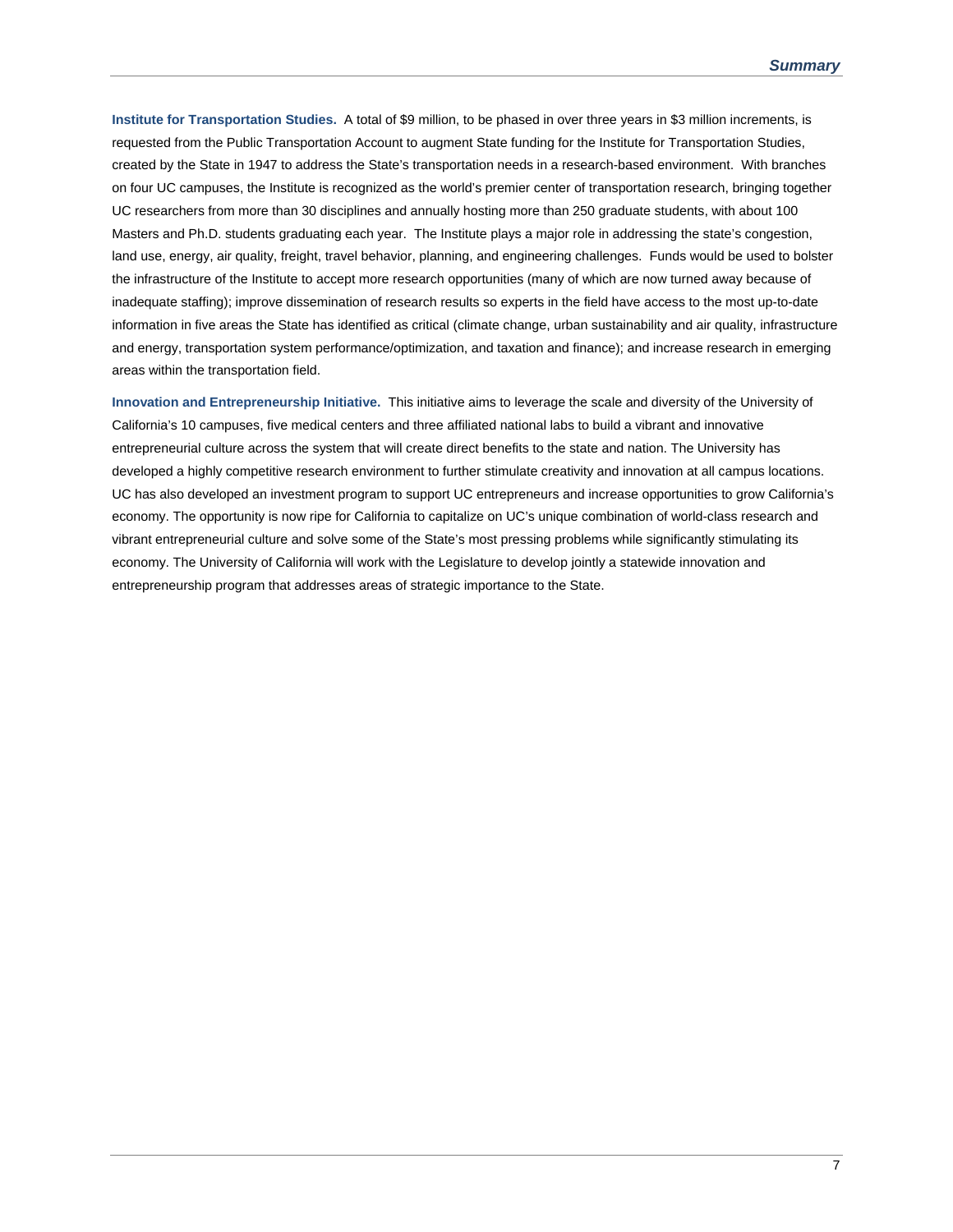# **2016-17 Budget Plan for Core Funds (Dollars in Millions)**

| 2015-16 OPERATING BUDGET                                                                      |           |
|-----------------------------------------------------------------------------------------------|-----------|
| State General Funds                                                                           | \$3.161.1 |
| Less General Obligation Bond Debt Service                                                     | (205.6)   |
| State General Funds (excluding GO Bond Debt Service)                                          | \$2.955.6 |
|                                                                                               |           |
| Total Core Funds (State General Funds, Student Tuition and Fee Revenue, and UC General Funds) | \$7.307.3 |

#### **PROPOSED INCREASES IN REVENUE PROPOSED INCREASES IN EXPENDITURES**

| Cost Savings/Alternative Revenues     |                          |       | <b>Enrollment Growth</b>              | \$<br>56.0  |
|---------------------------------------|--------------------------|-------|---------------------------------------|-------------|
| Asset Management                      | \$                       | 40.0  |                                       |             |
| <b>Systemwide Contracts</b>           | \$                       | 30.0  | <b>Mandatory Costs</b>                |             |
| Fiat Lux / Risk Captive               | \$                       | 15.0  | <b>Retirement Contributions</b>       | \$<br>24.1  |
| Philanthropy                          | \$                       | 10.0  | <b>Employee Health Benefits</b>       | \$<br>28.4  |
| Repurposed Funds Formerly Used as Aid |                          |       | <b>Annuitant Health Benefits</b>      | \$<br>4.2   |
| to Nonresident Undergraduates         | \$                       | 14.0  | Contractually Committed Compensation  | \$<br>26.9  |
| Subtotal                              | $\overline{\mathcal{S}}$ | 109.0 | Faculty Merit Program                 | \$<br>32.0  |
|                                       |                          |       | Non-Salary Price Increases            | \$<br>29.7  |
| <b>State General Funds</b>            |                          |       | Subtotal                              | \$<br>145.3 |
| Undergraduate Enrollment Growth       | \$                       | 25.0  |                                       |             |
| <b>Graduate Enrollment Growth</b>     | \$                       | 6.0   | <b>Investment in Academic Quality</b> | \$<br>50.0  |
| 4% Base Budget Increase               | \$                       | 125.6 |                                       |             |
| Subtotal                              | \$                       | 156.6 | <b>High-Priority Costs</b>            |             |
|                                       |                          |       | Compensation                          | \$<br>129.4 |
| Fees                                  |                          |       | Deferred Maintenance                  | \$<br>50.0  |
| Student Services Fee Increase (5%)    | \$                       | 8.7   | <b>High-Priority Capital Needs</b>    | \$<br>15.0  |
| Mandatory Charges - Enrollment Growth | \$                       | 55.2  | Subtotal                              | \$<br>194.4 |
| Revenue for Financial Aid             | \$                       | 33.1  |                                       |             |
| Subtotal                              | $\overline{\mathsf{s}}$  | 97.0  | <b>Financial Aid</b>                  |             |
|                                       |                          |       | Dream Loan                            | \$<br>5.0   |
| <b>UC General Funds</b>               |                          |       | Other Financial Aid                   | \$<br>30.6  |
| Nonresident Supplemental Tuition      | \$                       | 68.7  | Subtotal                              | \$<br>35.6  |
| Indirect Cost Recovery                |                          |       |                                       |             |
| Subtotal                              | \$                       | 68.7  |                                       |             |
| <b>One-Time Resources</b>             |                          |       |                                       |             |
| <b>Prior Year Enrollment Funding</b>  | \$                       | 25.0  |                                       |             |
| Deferred Maintenance                  | \$                       | 25.0  |                                       |             |
| <b>TOTAL INCREASE IN REVENUE</b>      | \$                       | 481.3 | <b>TOTAL INCREASE IN EXPENDITURES</b> | \$<br>481.3 |

| <b>Enrollment Growth</b>              | \$<br>56.0  |
|---------------------------------------|-------------|
| <b>Mandatory Costs</b>                |             |
| <b>Retirement Contributions</b>       | \$<br>24.1  |
| <b>Employee Health Benefits</b>       | \$<br>28.4  |
| Annuitant Health Benefits             | \$<br>4.2   |
| Contractually Committed Compensation  | \$<br>26.9  |
| <b>Faculty Merit Program</b>          | \$<br>32.0  |
| Non-Salary Price Increases            | \$<br>29.7  |
| Subtotal                              | \$<br>145.3 |
| <b>Investment in Academic Quality</b> | \$<br>50.0  |
| <b>High-Priority Costs</b>            |             |
| Compensation                          | \$<br>129.4 |
| Deferred Maintenance                  | \$<br>50.0  |
| <b>High-Priority Capital Needs</b>    | \$<br>15.0  |
| Subtotal                              | \$<br>194.4 |
| <b>Financial Aid</b>                  |             |
| Dream Loan                            | \$<br>5.0   |
| Other Financial Aid                   | \$<br>30.6  |
| Subtotal                              | \$<br>35.6  |
|                                       |             |

**\$** 481.3 TOTAL INCREASE IN EXPENDITURES \$ 481.3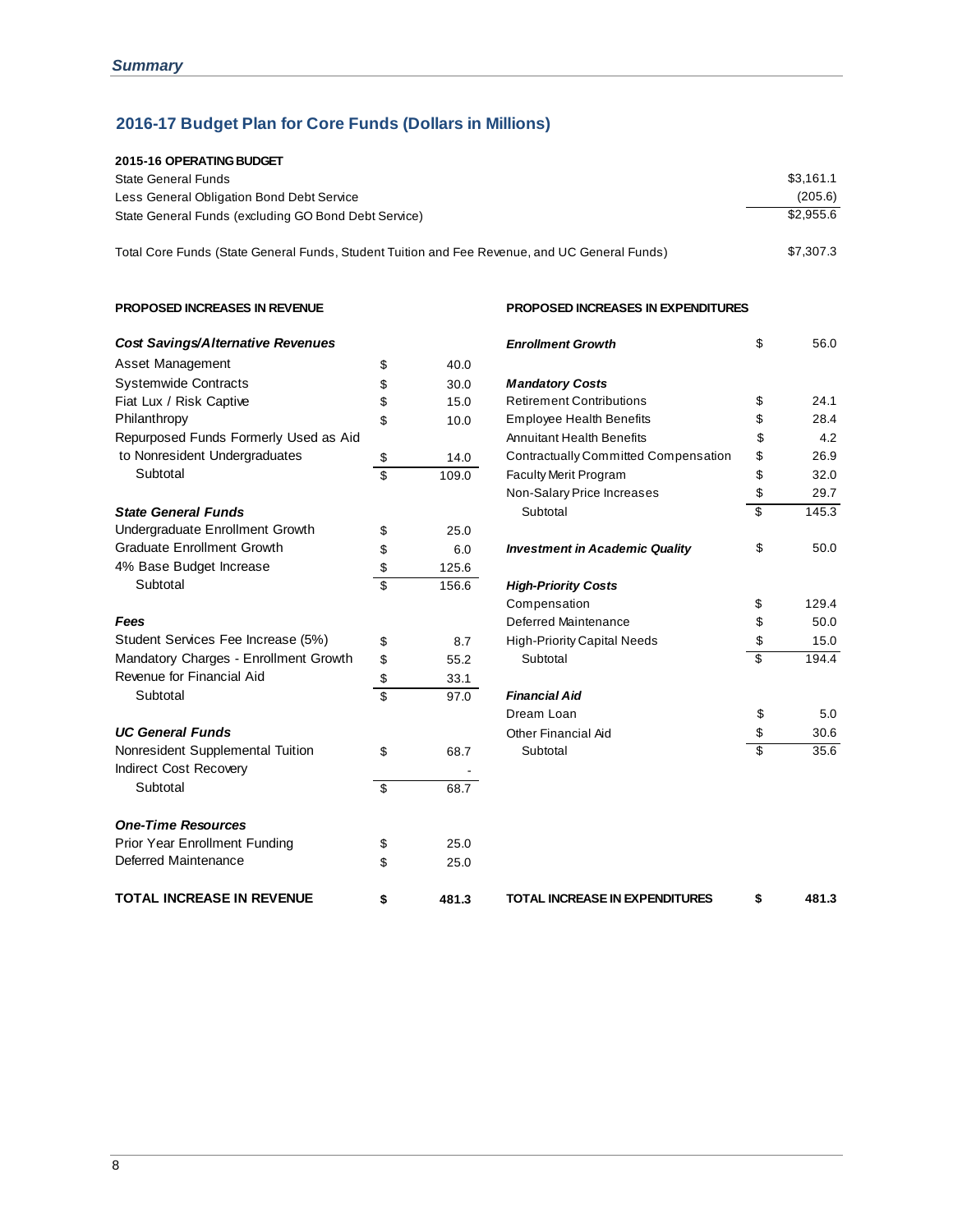## **UC'S PARTNERSHIP WITH THE STATE: INVESTING IN STUDENTS, PURSUING OPPORTUNITIES FOR EXCELLENCE**

Access, affordability, and quality are the University's pillars of excellence. The partnership between the University and the State is built on an enduring commitment to protect and sustain these three pillars of excellence for future generations of Californians. Preserving access ensures that the doors of opportunity a UC education provides are open to all students who work hard to become eligible and attend. Maintaining affordability ensures that financial need is not a barrier for students to attend UC. Preserving quality is essential if current and future students are to receive the same opportunities and benefits that previous generations of Californians have enjoyed by attending California's world-class research university. The University's 2016-17 budget plan is designed to protect and enhance all three pillars of excellence.

#### **Access**

The University continues to meet its obligation under the Master Plan to offer a place to all eligible resident freshman applicants even as applications continue to rise. Fall 2015 California freshman applications totaled 102,944, growing from 99,761 the year before, a 3.2% increase. Throughout the recession, UC continued to offer admission to all qualified undergraduates. Total California resident undergraduate enrollment is estimated to be approximately 175,000 in 2015-16 and remains close to historic highs.

Moreover, eligible California resident students from across the socio-economic spectrum continue to enroll at the University of California. In Fall 2014, more than 40% of UC's undergraduate students were first-generation college students. This is higher than the average at other Association of American Universities (AAU) public institutions (27%) and more than double the average at AAU private institutions (18%). For the first time, the number of Chicano/Latino applicants for the Fall 2013 freshman class exceeded all other applicant categories and that trend has continued. UC enrolls higher proportions of students from underrepresented groups – UC's proportion is 24%, while other public AAU institutions average 14% and private AAU institutions average 16% – and endeavors to partner with the State to continue to improve access for traditionally underrepresented groups.

One of the most striking measures of UC's success in providing access for students from low-income backgrounds is the proportion and number of enrolled undergraduate students who receive Pell Grants. Pell Grant recipients generally come from families with incomes of \$60,000 or less. UC enrolls a far greater proportion of Pell Grant recipients (42%) than any of its comparator institutions, public or private, as shown in Display 1. The University's continued success in enrolling high numbers of low-income and first-generation college students demonstrates that the efforts of the University and the State (which provides critical support through the Cal Grant program) to protect affordability have been successful. More important, a UC education transforms the lives of thousands of students every year, providing opportunities for many that were never afforded their parents. The partnership of the University and the State makes this dream a reality.

#### **Affordability**

Access and affordability of a UC undergraduate education are inextricably linked. A multi-faceted approach that includes contributions from students, their families, the State and federal governments, private scholarships, and UC has preserved access to UC for students from low-income backgrounds even as tuition and fees have increased. While the University has implemented tuition increases in the past to offset State budget cuts that resulted from the deep economic recession, the State, through its Cal Grant program, and UC, through its own institutional aid programs, have continued to work together to ensure aid remains available for the most financially needy undergraduates. Moreover, tuition has not risen for five years and will continue to remain flat through 2016-17, consistent with the budget framework agreed to with the Governor.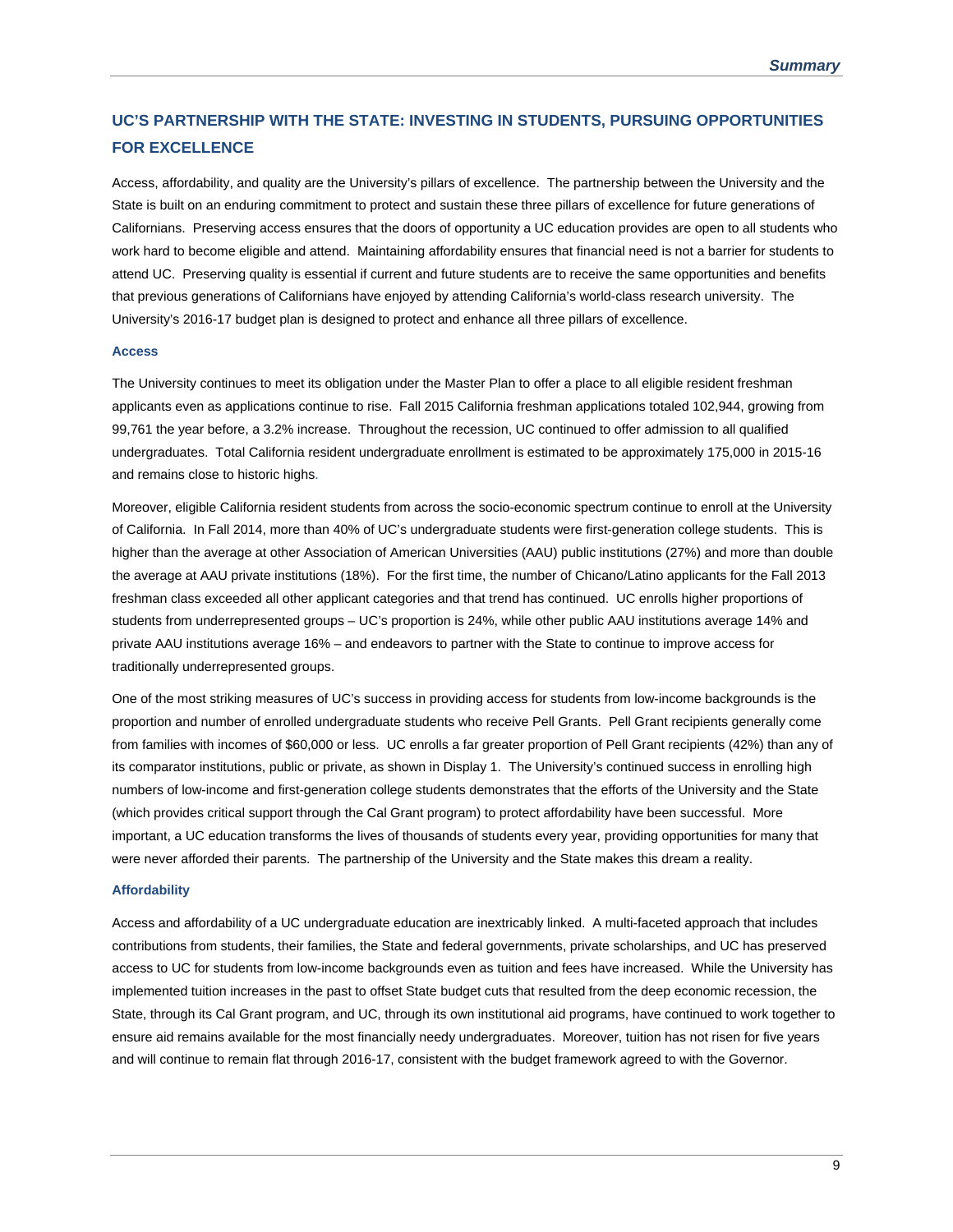



UC remains accessible for students from low-income families. UC has a very high proportion of federal Pell Grant recipients – 42% during 2013-14, which was more than at any comparable public or private institution. Four of UC's campuses each have more Pell grant recipients than the entire Ivy League combined.

Financial aid for UC undergraduates is premised on the principle that all academically eligible students should be able to attend UC irrespective of financial circumstances. When determining financial aid packages for individual students, the University considers the total cost of attending a UC campus, not just the cost of tuition and fees. For income-eligible students, federal Pell Grants and/or the State Cal Grant programs fully cover the cost of tuition; when combined with UC's robust institutional financial aid program, the total cost of attending UC is manageable for most students, and lower than at comparable universities. In fact, for the approximately two-thirds of undergraduate students who receive grants and scholarships, the average award is \$17,700, significantly exceeding the mandatory tuition and fees cost of \$12,192. In addition, students who may not qualify for Pell Grant or Cal Grant often are eligible for other State aid and/or the University's institutional aid programs:

- The State's Middle Class Scholarship Program will effectively reduce net tuition for undergraduates at UC by 40% for those families with annual incomes of up to \$100,000 and by incrementally lesser amounts down to a 10% net tuition reduction for those with incomes up to \$150,000. The program began in 2014-15 and will be fully phased in over four years. The program has been revised for 2015-16 to include a family asset cap of \$150,000.
- The University's Blue and Gold Opportunity Plan covers Tuition and Student Services Fees for undergraduates whose families earn less than \$80,000. More than 82,000 undergraduates at UC are expected to qualify for the Plan in 2015-16.
- The University and the State's commitment to affordability stands out. Rising student loan debt levels have received considerable attention across the country; in California, just over half of UC's 2013-14 graduating undergraduates carried some student loan debt, while 69% of college seniors who graduated from public and private nonprofit colleges had student loan debt in 2013. Among the 55% of UC students who did use student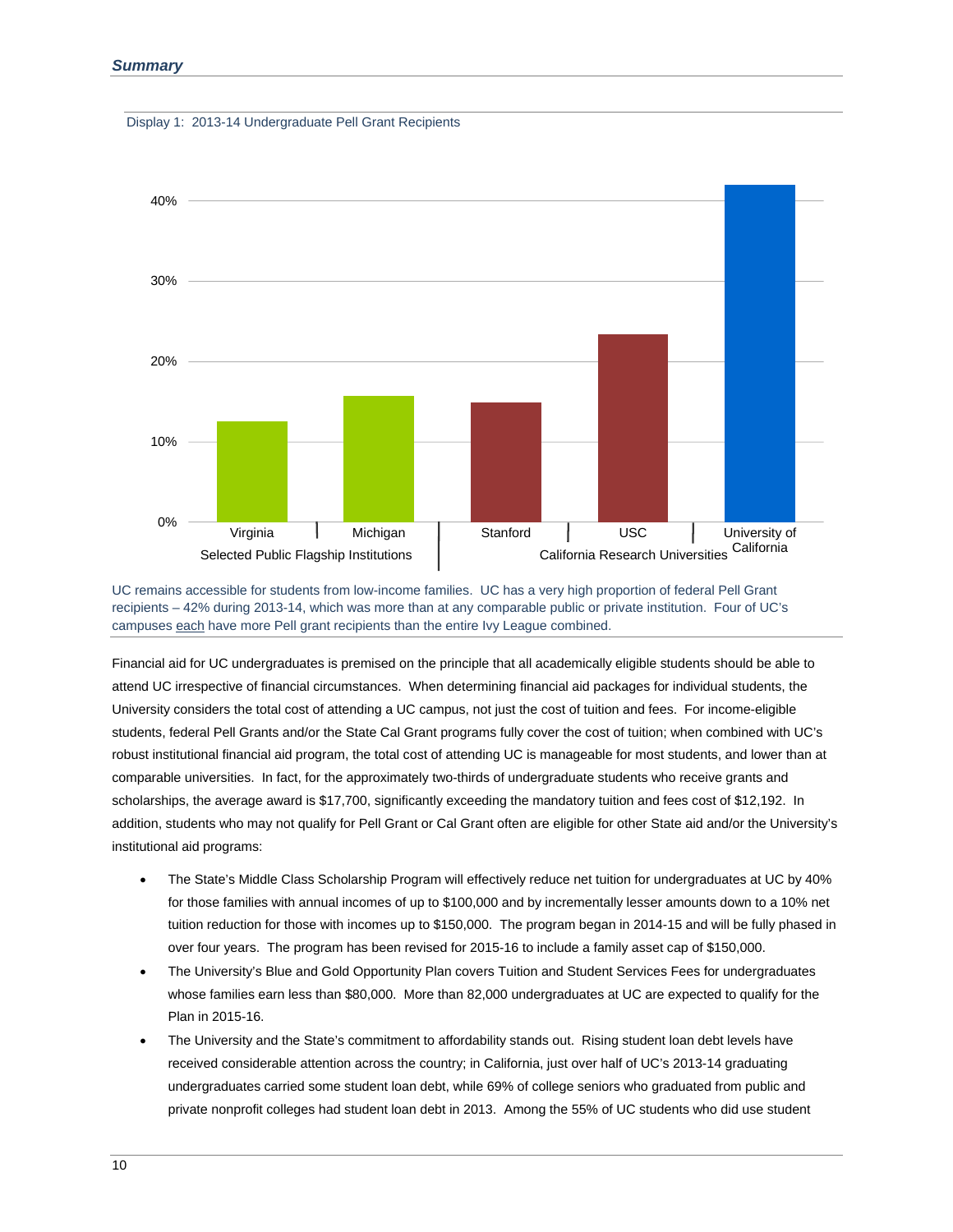

Display 2: 2014-15 Net Cost of Attendance for Undergraduate Aid Recipients

Undergraduate need-based aid recipients at UC received an average of \$17,700 in gift aid, resulting in a net cost of \$12,300. UC's net cost in 2014-15 was lower than the net cost at three of its four public comparison institutions.

loans to help defray college costs, the average debt of UC's 2013-14 graduating class was \$20,600, which is well below the national average for 2012-13 of \$29,400. The University often uses a measure called "net cost of attendance" to determine what a student and his or her family must actually pay after accounting for financial aid. The net cost of attendance for UC financial aid recipients in 2013-14 was lower than the net cost at three of the University's four public comparison institutions, as shown in Display 2.

The University's robust financial aid programs have continued to meet the evolving support needs of its students even as their share of the cost to attend the University has increased. UC is committed – with the ongoing support of the State – to maintaining affordability for all its students.

For graduate academic students, the University's policy is intended to attract a diverse pool of highly qualified students by providing a competitive level of support relative to the cost of other institutions. This competitive context reflects the fact that graduate student enrollment is tied most directly to the University's research mission and helps the State meet its academic and professional workforce needs. Graduate awards must be sized not only to make the University financially accessible, but also to compete with awards prospective students receive from other institutions. Graduate academic students received support from fellowships, grants, and assistantships averaging about \$36,500 per student during 2013-14. Fifty percent of tuition and fee increases are returned as aid to graduate academic students. Yet, while UC narrowed the gap between its offers and those of competing institutions from \$2,874 in 2010 to \$1,406 in 2013 (nearly a \$1,500 improvement), in recent years the financial aid packages awarded by UC continued to fall short of packages offered by competing institutions. Expanding resources for graduate academic student support is a high priority for the University.

For graduate professional students, UC ensures that an amount equivalent to 33% of tuition and fee increases is provided to qualifying students in financial aid grants. Even so, about two-thirds of aid awarded to graduate professional students is in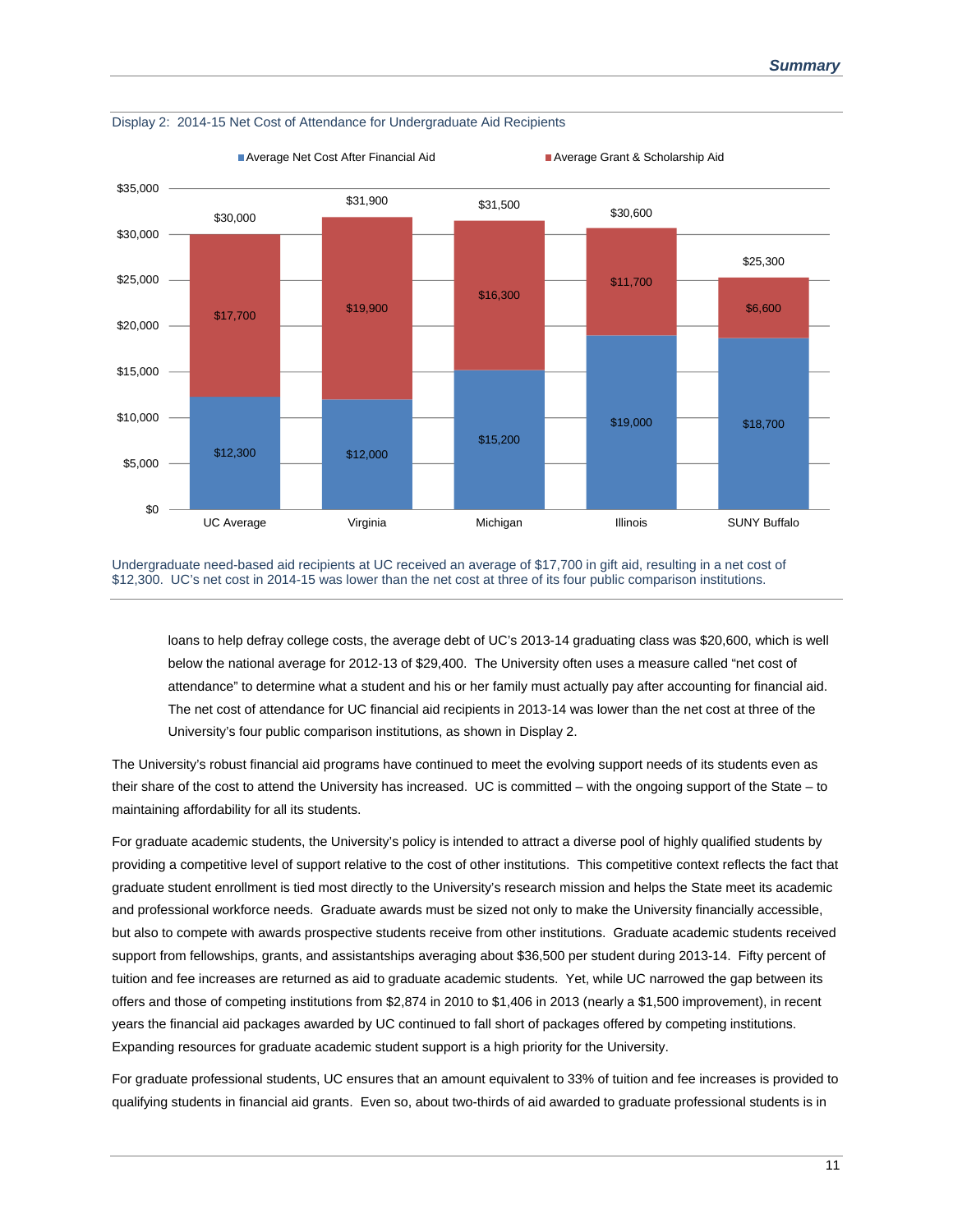the form of loans, primarily from federal loan programs. Many of the University's law and business programs provide loan repayment assistance programs, and since 2009-10, students in all disciplines may avail themselves of an income-based repayment plan for federal student loans, with loan forgiveness available to those who graduate into public service careers.

#### **Quality**

The University of California's unique strength among national university systems is excellence across all of its 10 campuses, as reflected in its students, faculty and researchers. By many measures the University has had extraordinary success relative to other institutions with a similar composition of students. Student outcome and scholarly production metrics are very high – among the highest in the nation. Display 3 highlights the outcomes that help make the University one of the world's most successful public institutions.

By other measures, years of fiscal crisis already have had a tangible impact on the academic excellence that has long been a hallmark of the University of California. One well-recognized measure of instructional quality is the student-faculty ratio. Display 4 tracks the budgeted and actual student-faculty ratio over the past 23 years. This ratio has risen at various times in the University's history, each time in response to significant budget cuts. The most recent recession was no exception, as campuses struggling to manage their budgets against the backdrop of uncertain funding were forced to delay hiring or made decisions not to fill vacant positions on a permanent basis. As a result, the actual student-faculty ratio rose more sharply than in previous periods of economic downturn.

Over the past two decades, student enrollment has grown at a much faster rate than faculty. Since 2007-08, enrollment has increased nearly 10% while ladder-rank faculty numbers have barely changed (increasing just 1.3%) over the same period. Faculty numbers actually declined in 2010-11 and 2011-12. Since that time, UC has been slowly replenishing faculty ranks; totals of ladder-rank faculty, however, still remain below those of 2009-10. More recently, as the budget situation has improved, campuses have begun to increase their faculty hiring, as shown in Display 5.

A high-quality educational experience for students is directly related to having the opportunity to learn from and collaborate with top faculty. The market competitiveness of faculty compensation is an ongoing concern. A little more than a decade ago, UC's faculty salaries were on par with the market. Since then, faculty salaries have slipped 12% below market, as shown in Display 6. UC is facing increasing challenges as other institutions with which UC competes for talent expand their hiring.

Maintaining a world-class institution of higher education for the benefit of California requires that all three pillars of excellence remain strong. That excellence requires attracting and retaining top faculty, high-quality graduate students, and a robust, diverse undergraduate student body. UC's ability to maintain its academic excellence has a direct bearing on the benefits students derive from attending the University. Simply preserving access and affordability without also maintaining academic excellence is an empty promise to those who seek to attend UC.

UC's 2016-17 budget plan includes the second increment of a multi-year investment in its academic program that calls for additional faculty hiring, addressing lagging faculty salaries, expanding graduate student support, and building and maintaining the technology infrastructure essential to the core instructional programs of a top research university. This investment is critical to UC's ability to continue to provide the high-quality education to which tens of thousands of students each year seek access.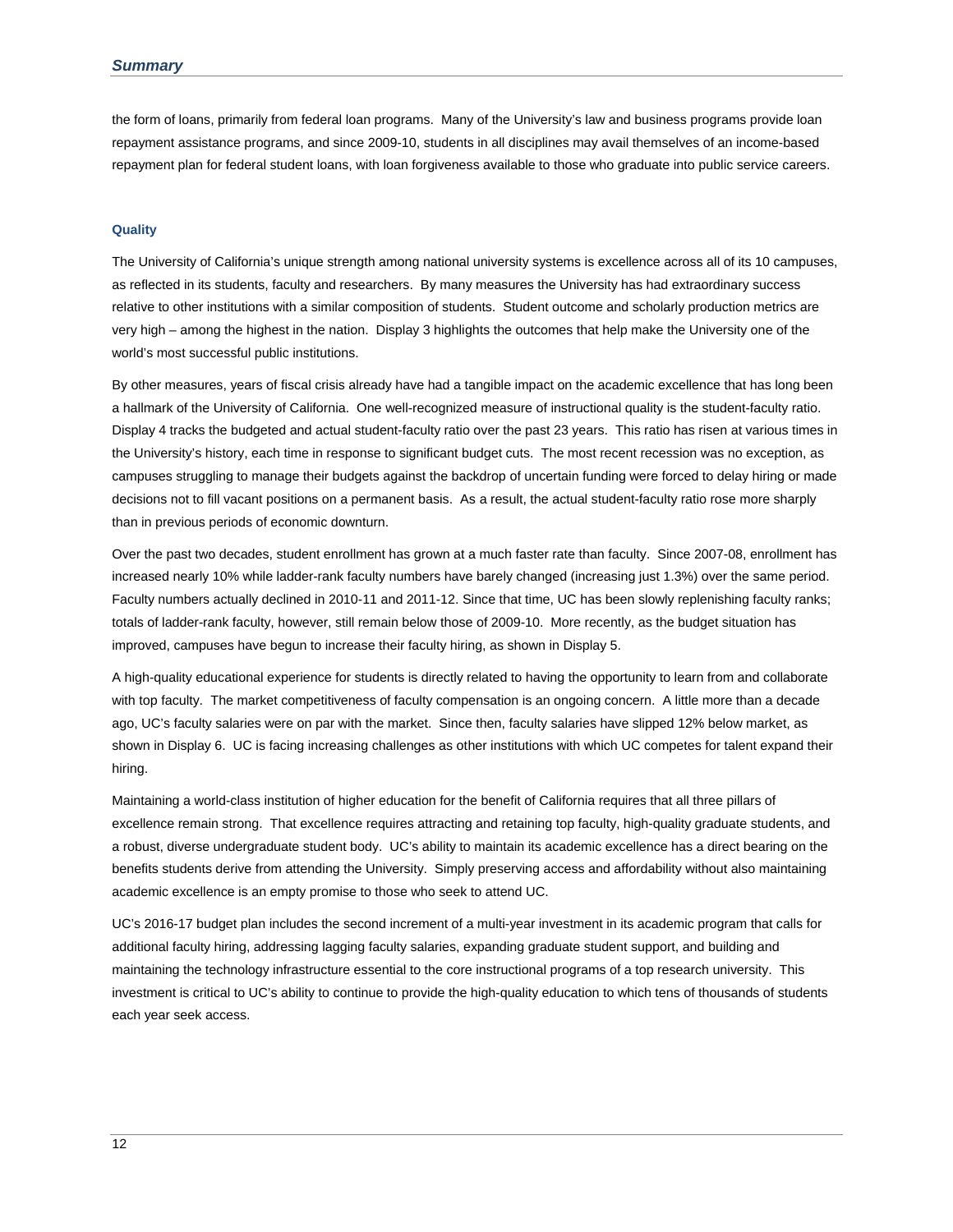#### Display 3: UC Outcomes Demonstrate a Record of Success

#### **Undergraduate Success**

- UC's four-year graduation rate for freshmen has risen significantly over the past 12 years from 46.0% for the 1997 entering cohort to 62.5% for the 2010 cohort. The most recent six-year graduation rate is 84.0%. Lowincome (Pell) students graduate in six years at essentially the same rate (83%) as non-Pell students (85%).
- Transfer entrants have demonstrated similar gains, with the two-year graduation rate increasing from 37.3% for the 1997 entering cohort to 55.0% for the 2012 cohort. The most recent four-year graduation rate is 87.5%. The 4-year graduation rate for transfer students is as high as the six-year rate for native freshmen.
- UC is actively engaged in efforts to continue to improve undergraduate outcomes. Increasing summer enrollment, for example, is critical to supporting timely graduation, with 9% of freshman entrants graduating in the summer of their fourth year. More full-time students are enrolling during summer session, an increase of 22% over the past decade.
- Data show that higher education remains one of the best investments an individual and the State can make. For example, within five years of graduating from UC, more than 50% of Pell Grant recipients have higher individual earnings than their entire families' income prior to their enrollment. Overall, incomes of UC bachelor's degree recipients double between two and ten years after graduation.
- UC undergraduates report significant growth in their academic skills over the course of their college education. Ninety-five percent of seniors who earned a bachelor's degree reported good to excellent skills in understanding their field of study upon graduation, compared to just 33% in their first year at UC; 94% of seniors reported strong analytical and critical-thinking skills, up from 54% as freshmen; and 91% of seniors reported good to excellent writing skills, up from 54% in their freshman year. More than 80% of seniors complete a research project or paper as part of their coursework, and more than 40% assist faculty in their research.

#### **Rankings/Ratings**

- The *Washington Monthly* considers social mobility, research and public service. Using these criteria, in its 2015 rankings:
	- o Four UC campuses are among the top 10 institutions in the nation
	- o Six rank among the top 20
- UC campuses rank among the top 20 best universities in the world according to the Academic Rankings of World Universities (ARWU) by the Shanghai Ranking Consultancy. Factors considered in these rankings include quality of the faculty and research output.
- The College Scorecard highlights five UC campuses that are among the top 10% of all four-year institutions in the nation on graduation rates and median earnings (Berkeley, Davis, Irvine, UCLA, and San Diego) and similar outcome measures are strong across the UC system.
- The *New York Times'* College Access Index 2015 underscores UC's role as an upward mobility machine. Six of the top seven institutions in the College Access Index are from the University of California, with UC Irvine in the top slot.
- The *U.S. News and World Report*, in its 2016 ranking system for institutions, focuses on academic reputation, financial resources, and selectivity in admissions. Its assessment on these metrics placed UC campuses among the very best public universities in the country:
	- o For more than a decade, UC Berkeley continues to be the number one public institution<br>Five UC campuses are among the top 10 public institutions in the nation: six in the top 1
	- Five UC campuses are among the top 10 public institutions in the nation; six in the top 11

#### **Graduate Success**

- UC confers more doctoral degrees per tenured/tenure-track faculty than the average at public Association of American Universities (AAU) peers, and is on par with private AAU peers.
- In 2015, 18 UC graduate students received Sloan Research Fellowship awards, which recognize early-career scientists and scholars whose achievements and potential identify them as rising stars. And the University has 264 Fulbright Award recipients. More than 20 UC Ph.D.s have gone on to receive Nobel Prizes.

#### **UC Health**

- UC has the nation's largest health sciences instructional program with more than 14,000 students and 17 health professional schools in seven fields.
- UC's health professional schools are ranked highly by U.S. News & World Report, including the nation's top schools of pharmacy (UCSF) and veterinary medicine (UC Davis). Both public health schools are ranked in the top 10 (UC Berkeley is No. 9 and UCLA is No. 10); all three nursing schools are ranked nationally (including UCSF at No. 2); and five UC medical schools are ranked nationally for research and primary care (including UCSF, No. 3 for research and primary care, and UCLA, No. 7 for primary care).
- Nearly 50% of medical students and medical residents in California are trained by UC.
- UC Health is the fourth-largest health care delivery system in California. UC Health provides 25% of care for extensive burn cases in California and 50% of all transplant surgeries in the state.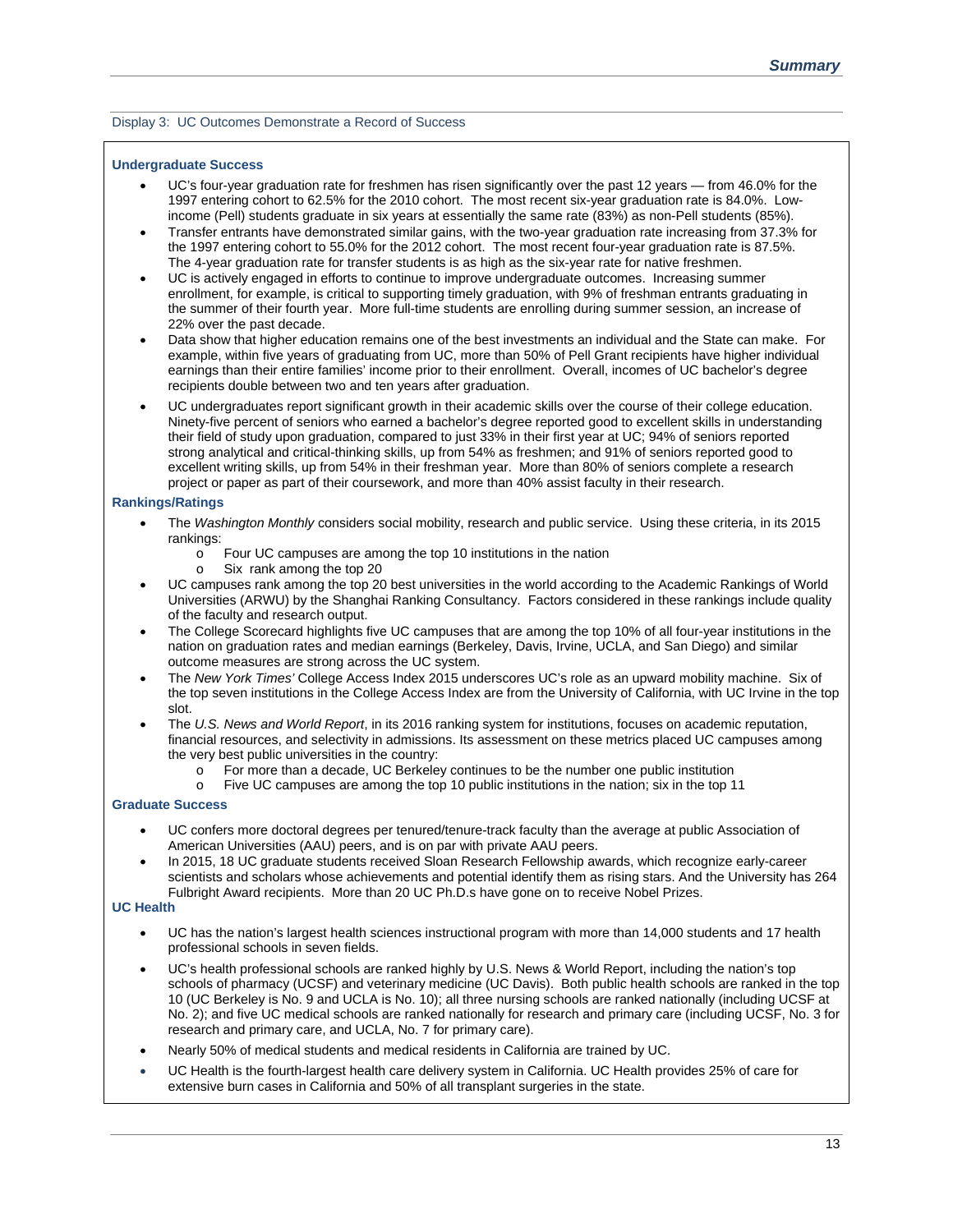



Actual student-faculty ratios have increased precipitously since the early 1990s.





Campuses have increased faculty hiring after two years during which more UC faculty separated from the University than were hired.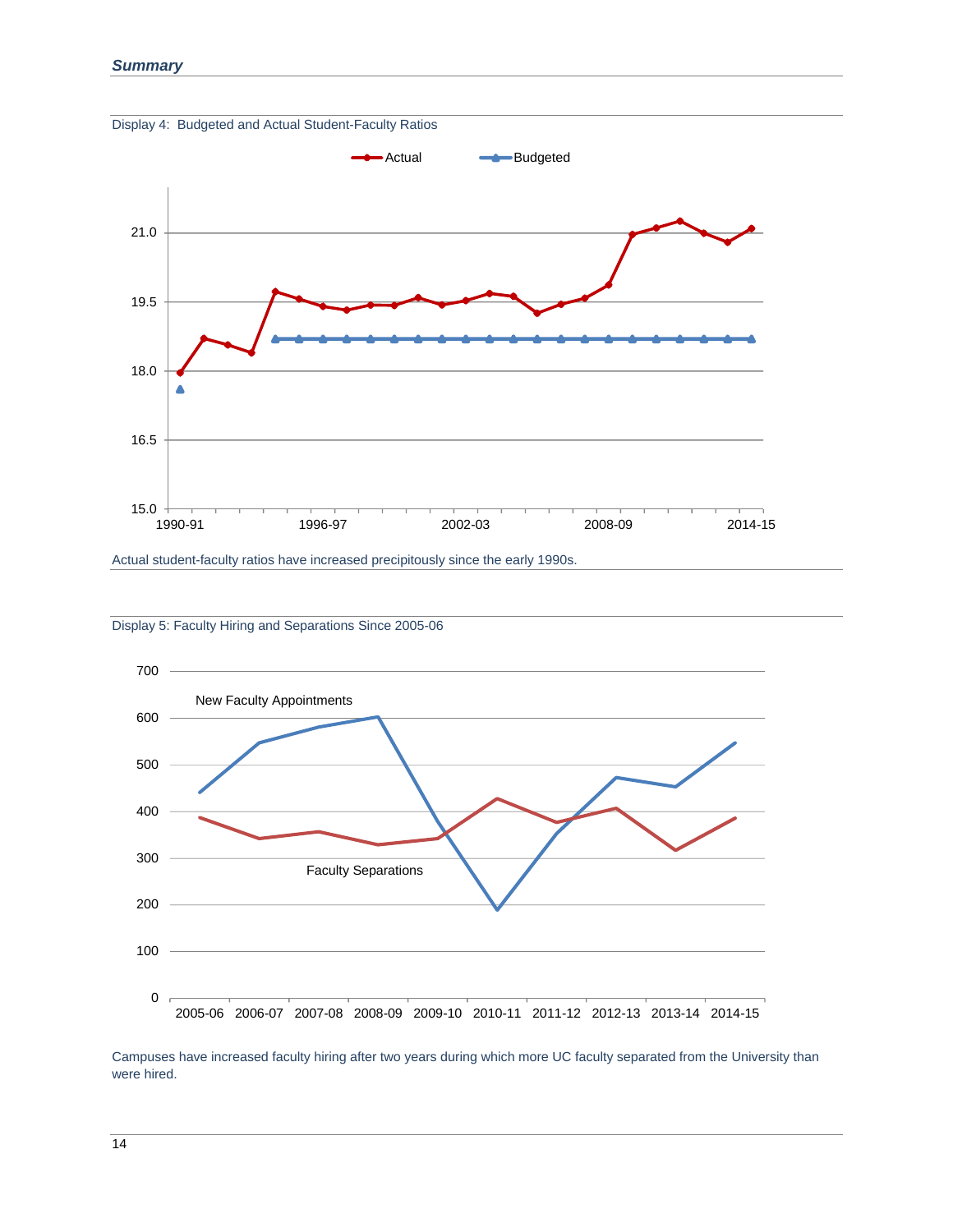

Faculty salaries at UC have declined relative to UC's comparison institutions. In 2014-15, UC's faculty salaries were 10.3% below those of UC's comparison institutions, and it is estimated that this gap will continue in 2015 despite the 3% increase in academic personnel salaries in July 2015.

#### **UC's Commitment to California's Prosperity**

The University's long-term financial goals aim to sustain the University's unique role in serving students at the same time as they help improve the State's economic well-being. Together, the University of California and the State have offered access to a high-quality education for hundreds of thousands of students from all walks of life. UC also offers a wide variety of public service programs, from agriculture to student preparation, and improves the quality of life of Californians through research and patient care. Over the last century and a half, the University of California has also been a major economic engine for the state, providing new knowledge and innovation as well as social mobility to generations of Californians. Research – primarily funded through competitive federal grants – has not only fueled the state's knowledge-based economy, underpinning California's economic competitiveness during a time when many parts of the country are economically challenged, but also has provided opportunity for students who will become California's next generation of leaders. From agriculture to information technology, from medicine and biotechnology to the entertainment industry, University of California students, faculty, and researchers drive innovation and economic growth in the most dynamic and transformative sectors of the state's economy, producing the advances in science and technology that spawn new companies and economic expansion while educating a versatile and highly trained workforce to meet the evolving demands of new industries and a changing society.

In 2011, UC commissioned a study of its economic contribution to the State, quantifying what has been long known: UC touches the lives of all Californians and is a major economic engine. The study found that UC generates about \$46.3 billion in economic activity in California and contributes about \$32.8 billion to the gross state product annually. Every dollar a California taxpayer invests in UC results in \$9.80 in gross state product and \$13.80 in overall economic output.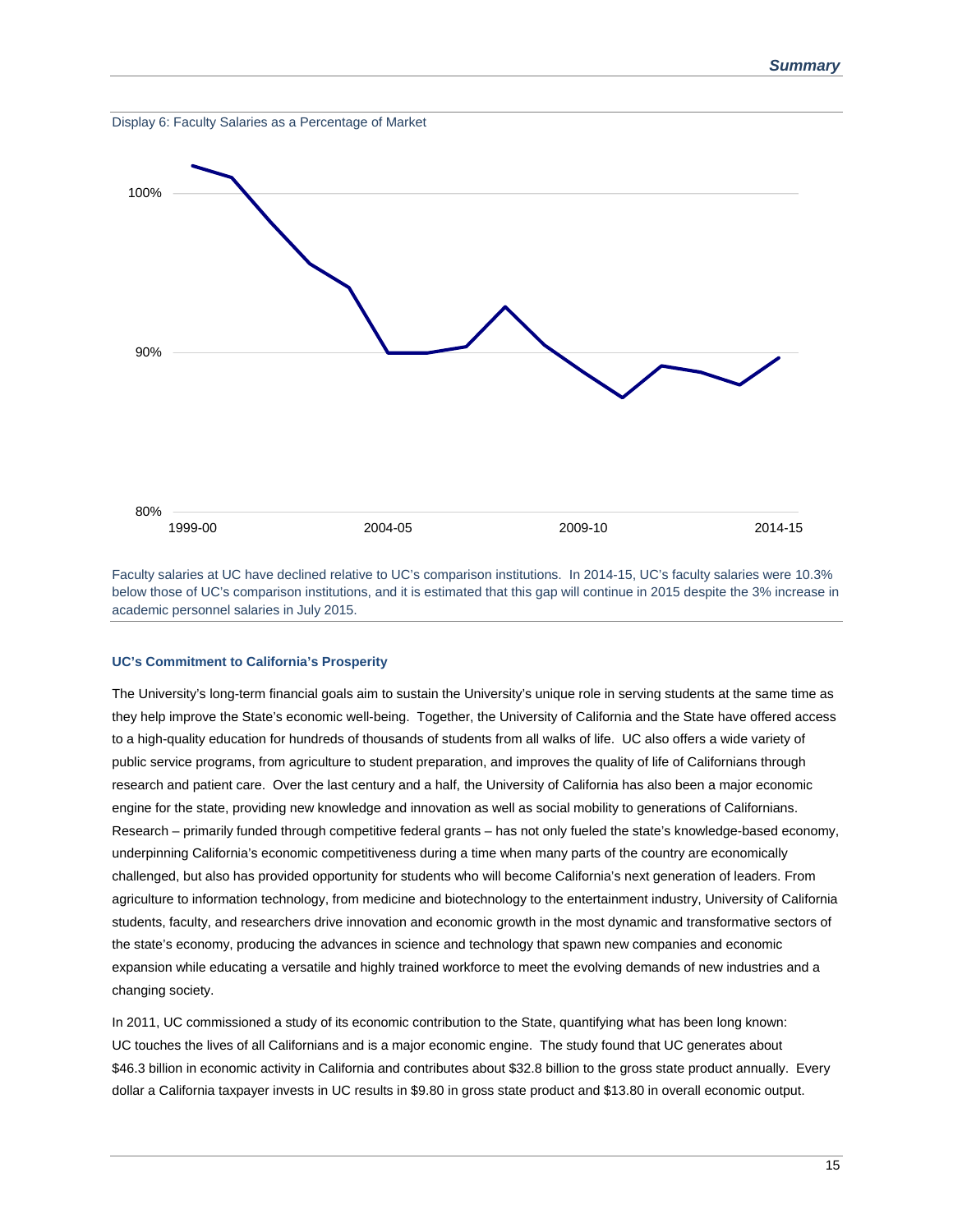In addition, UC researchers reported more than 1,700 new inventions in 2014, and during that same year, UC inventions launched over 70 start-up companies in California and generated \$118 million in royalty and fee income. UC has more than 12,500 active U.S. patents from its inventions – more than any other university in the country – and 840 startups have been founded on UC patents since 1976. These start-ups are overwhelmingly based in California and provide jobs for Californians across the State. UC attracts about \$8 billion in annual funding from outside California. The State's invaluable investment in the University over the years has yielded an impressive return. UC creates knowledge that results in new companies for California and fuels the economy, trains the state's knowledge-based workforce, and opens the door of opportunity for those seeking to advance their prospects.

### **State General Funds – Which Provide Core Support for the University's Basic Mission – Are Projected to be Stable After a Decade of Volatility**

Since 1990-91, State funding for the University of California has been marked by dramatic reductions due to recurring fiscal crises, followed by reinvestments that were often temporary. These periods of recovery were essential to maintain the University, but never fully brought State support back to prior levels. While many parts of the University, such as the medical centers and research enterprise, have flourished in recent years, the University's core academic programs have suffered as national and international economic crises resulted in declining support for State priorities, including education.

Display 7 shows the dramatic swings in State support for UC over the past two decades. Over this same period, the number of California high school graduates has soared and, as shown in Display 8, UC has grown by more than 92,600 new students and opened a tenth campus. Beginning in 2010, the University resumed employer contributions to its retirement system after a 20-year hiatus. A total of \$1.4 billion is being contributed in 2015-16, including more than \$400 million associated with programs funded from core funds. The State has not covered its share of these costs (\$359 million of the \$400 million), as it does for the California State University and California Community Colleges. As a result, the University has had to redirect resources to cover these mandatory costs that would otherwise be spent on other areas of the operating budget. During this period, the University has met its commitment to preserve access for all eligible California residents by continuing to accommodate the growing numbers of students prepared for and seeking a UC-quality university education.

The Governor's multi-year funding plan for the University provides much-needed predictability with regard to State funds, a welcome change from the fiscal crises that characterized earlier years. State funds provide the core support that allows the University to attract a myriad of other fund sources to support the education and research enterprise. State investment makes it possible for UC to operate the academic environment that entices so many Californians to its doors and that helps fuel the economy with new knowledge-based industries, which in turn create jobs and prosperity for the state.

#### **Student Tuition and Fees are Also Critical to Maintaining Excellence**

Tuition charged to all students has enabled the University to partially mitigate the impacts of reduced funding from the State during fiscal crises. In 2015-16, mandatory systemwide tuition and fees total \$12,240 for California resident undergraduates and graduate academic students, and total charges are higher for graduate professional students. Looking back over the past 30 years, as shown in Display 9, tuition and fee increases have offset cuts in State support during three major economic downturns. As such, the volatility in tuition has closely mirrored the State's fiscal condition. In 2015-16, tuition comprises a little over 44% of the University's core funds budget.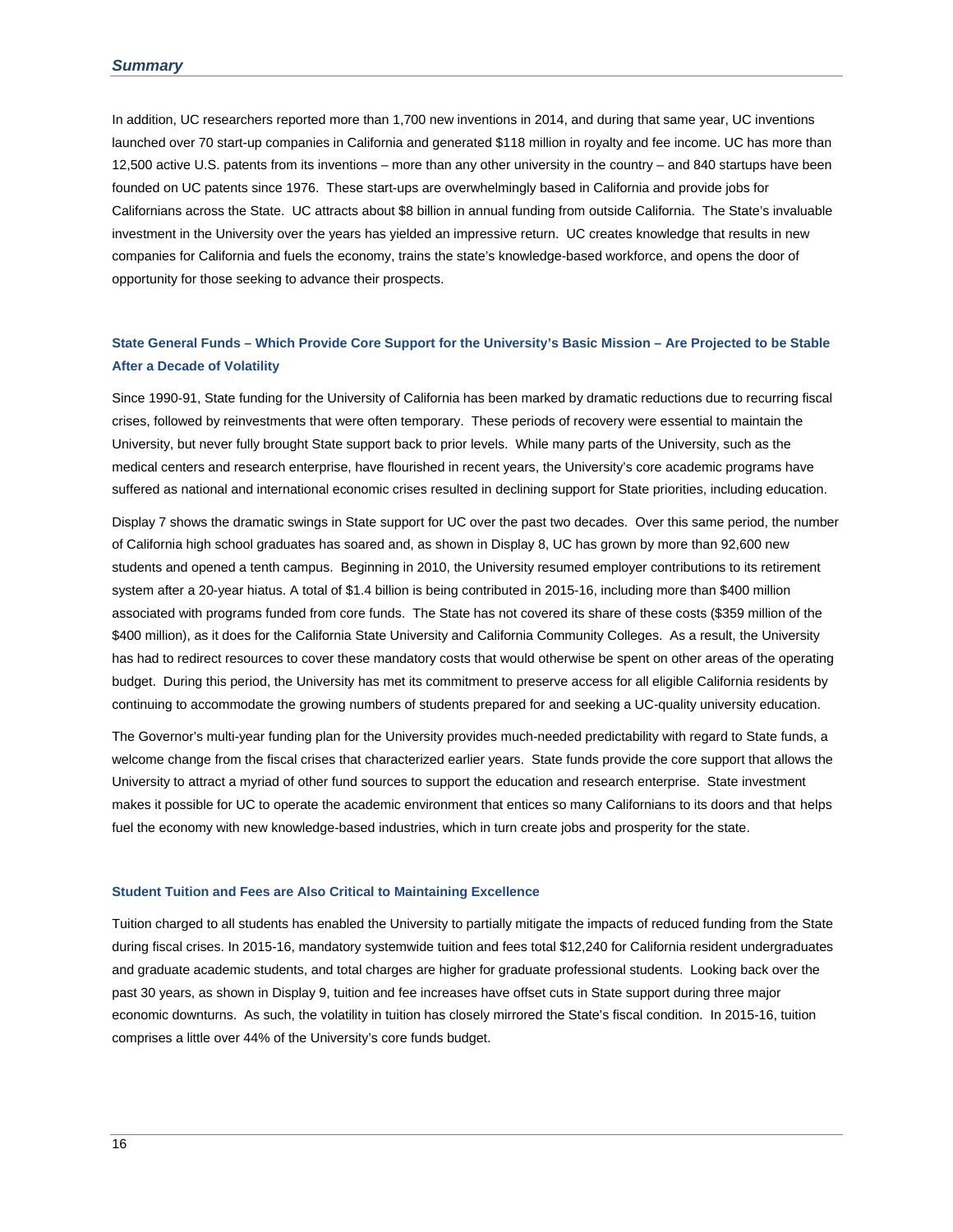

Display 7: Revenues and Student Enrollment Over Time (Dollars in Billions and Not Adjusted for Inflation)

Since 1990-91, student enrollment has increased by nearly 60%, primarily driven by the University's continuing commitment to accommodate all eligible California resident undergraduates. Student tuition and fee increases have addressed only a portion of the reductions in State support and rising mandatory costs.



The Compact with Governor Schwarzenegger called for enrollment growth of 2.5% annually through 2010-11 to accommodate Tidal Wave II and expansion of graduate enrollments. Enrollments grew more rapidly than expected; and were largely unfunded by the State once the fiscal crisis began.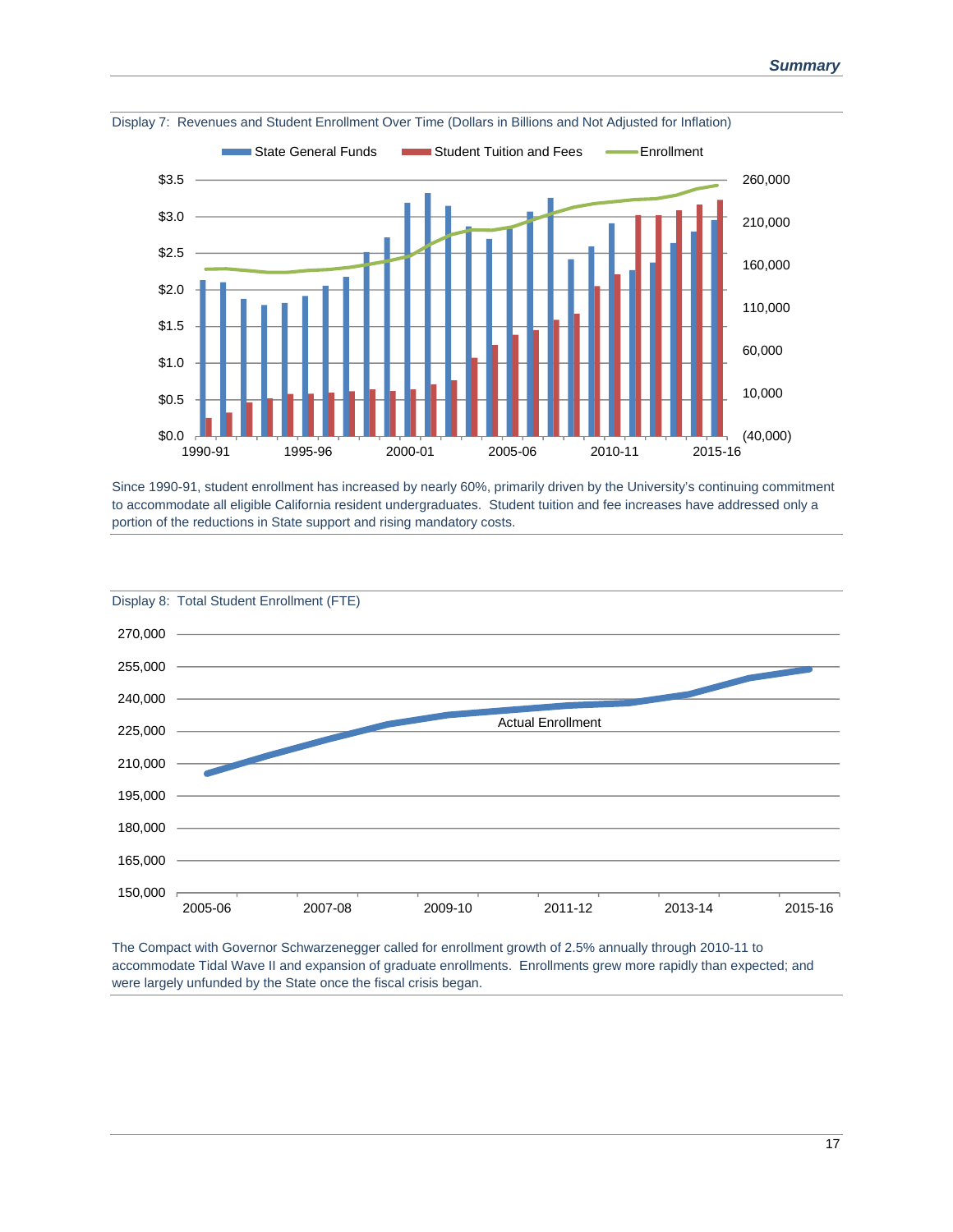

Display 9: Year-to-year Changes in UC's Mandatory Charges Over the Past Thirty Years (Not Adjusted for Inflation)

UC's tuition levels have been subject to chronic volatility, as tuition increases have always closely mirrored the State's fiscal condition. Tuition has increased to partially offset State budget cuts, as reflected in the highlighted years.

Despite steep increases, tuition and fees have addressed only a portion of the reductions in State support and rising mandatory costs. The rest of the gap has been addressed through sustainable efficiencies, cost savings, and alternative revenue generation as well as cutbacks in programs and layoffs.

Consistent with the framework agreed to with the Governor, the University will not implement tuition increases in 2015-16 or in 2016-17. By 2016-17, tuition will have remained flat for 6 years.

The consequences of the cuts in State support are evident in Display 10, as resources for educational programs for general campus students (undergraduate and graduate students combined) have declined on an inflation-adjusted, per-student basis. The display highlights three significant trends in funding for the instructional mission:

- The average expenditure per student for a UC education has declined by 22% over 25 years from \$24,100 in 1990-91 to \$18,900 in 2015-16. Spending has not escalated, as many have asserted, but rather has declined on a per-student basis.
- State funding per student declined significantly by 59% over that same time period. In 1990-91, the State contributed \$18,820 per student – 78% of the total cost. In 2015-16, the State share declined to \$7,780, just 41% of the total funding for education, while the student share has increased. However, with recent investments by the State, the amount of State General Funds per student is on the rise from previous lows.
- UC General Funds are helping to fund a larger share of expenditures for education. Remaining fairly flat through two decades at approximately 10% of the total expenditures, UC General Funds (with Nonresident Supplemental Tuition as the largest fund source within this fund group) now contribute 17% of the total.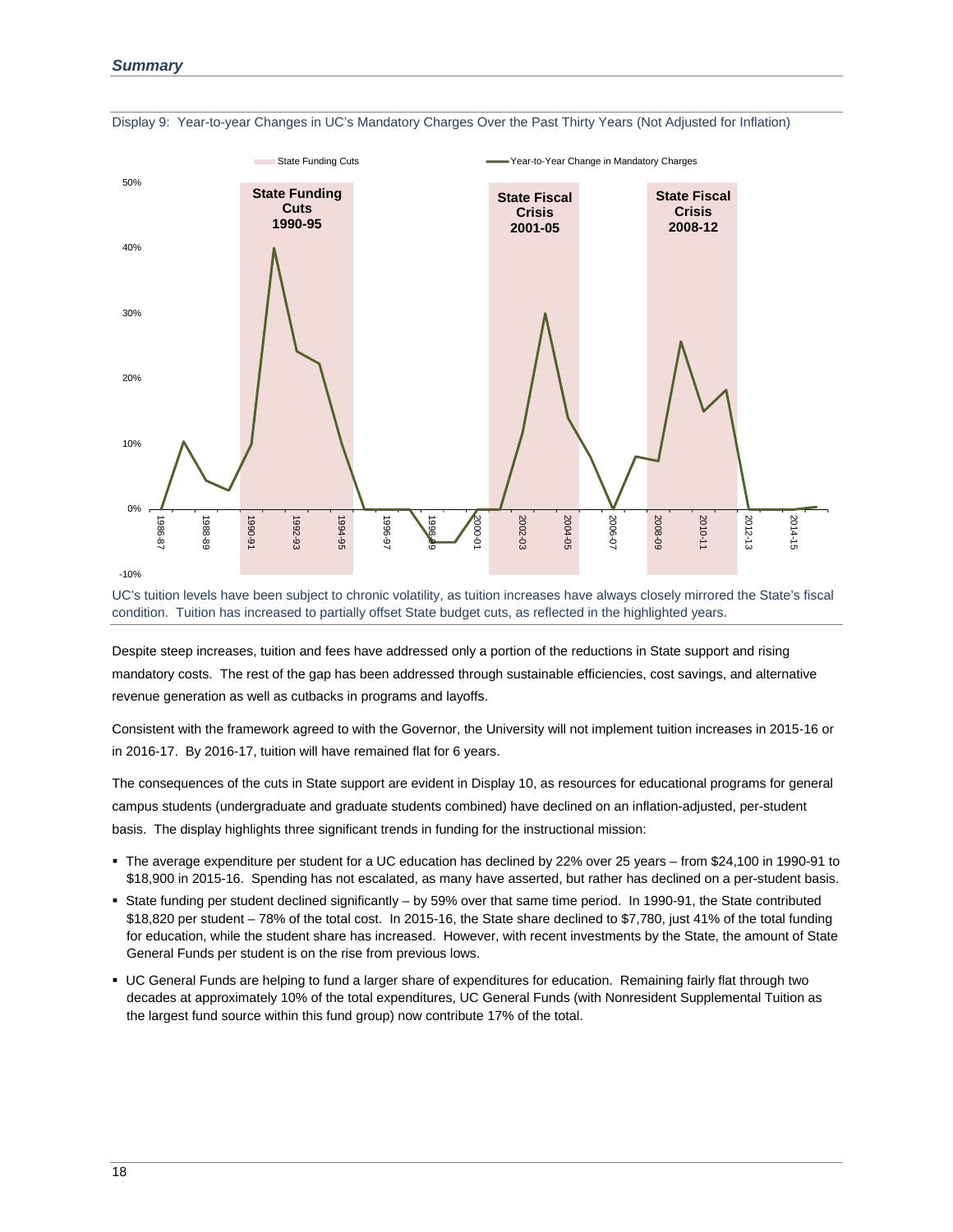

Since 1990-91, average inflation-adjusted expenditures for educating UC students have declined (UCRP employer contributions, which restarted in 2010-11, are excluded from this calculation); the State's share of expenditures has plunged even more steeply; and the student share, net of financial aid, has more than tripled.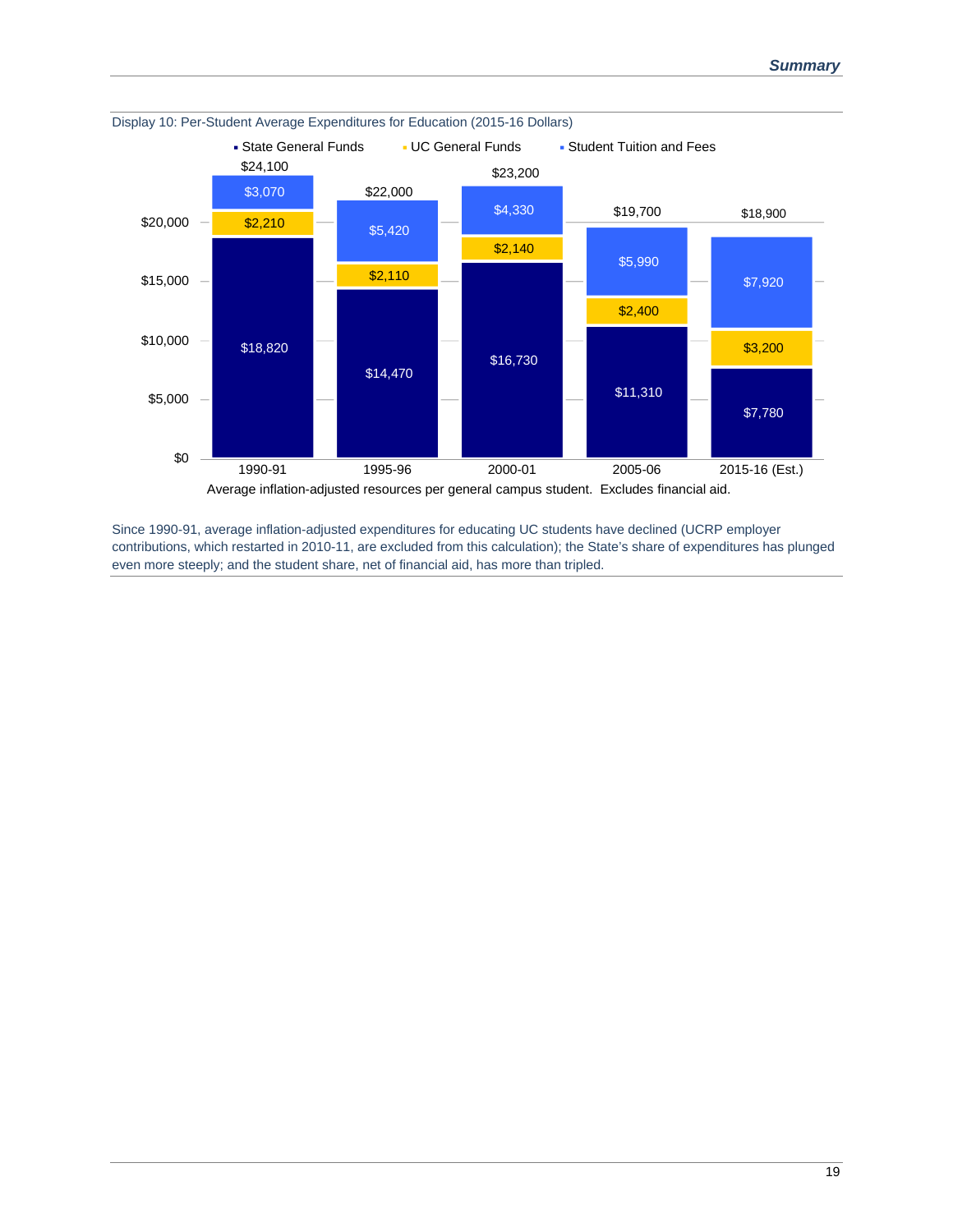#### **SOURCES OF UNIVERSITY REVENUE**

In 2015-16, the University enterprise will generate \$28.5 billion<sup>1</sup> from a wide range of revenue sources for support of the University's operations (the majority of these resources is designated for specific purposes and not available for the core mission). Not only does the University provide instruction each year for more than 253,000 students and maintain a multibillion dollar research enterprise, it also engages in a broad range of activities that add to the quality of life on its campuses and provide substantial public benefit, including the operation of teaching hospitals, maintenance of world-class libraries and museums, development of academic preparation programs for California high school students, management of national laboratories, and provision of housing and dining services.

Display 11 shows the distribution of major fund sources across the University's budget.

The University's annual budget is based on the best estimates of funding available from each of its primary revenue sources within core funds.

#### **Core Funds**

Core funds, totaling \$7.3 billion in 2015-16, provide permanent funding for core mission and support activities, including faculty salaries and benefits, academic and administrative support, student services, operation and maintenance of plant, and student financial aid. Core funds represent 26% of the University's total expenditures and are comprised of State General Funds (\$2.9 billion<sup>1</sup>), student tuition and fee revenue (\$3.2 billion), and UC General Funds (\$1.1 billion). The latter category includes Nonresident Supplemental Tuition revenue, cost recovery funds from research contracts and grants, patent royalty income, and fees earned for management of Department of Energy laboratories. Display 12 shows the distribution of core funds across major spending categories.

#### **Non-Core Funds**

Other sources of funds augment and complement the University's core activities of instruction and research; support ancillary academic and business operations functions; allow UC to provide public service to the state and its people; and support campus learning environments that enhance the vitality, diversity, and robustness of a UC education. Non-core funds cannot be easily redirected to support core mission activities. In the case of gift, grant, and contract funds, uses are usually contractually or legally restricted; funds can be used only for purposes stipulated by the donor or granting agency. For other sources, such as hospital and auxiliary revenues, operations are market-driven and face many of the same cost and revenue pressures occurring in the private sector. Revenues are tied not only to the quality of the services and products being provided, but also to the price the market will bear.

**Medical Center Revenue.** UC's teaching hospitals generate revenue through their patient-care programs and other activities, primarily from private healthcare plans and government-sponsored Medi-Cal/Medicare programs, all of which is used to support the ongoing needs, both capital and operating, of the medical centers.

**Other Sales and Services Revenue.** A variety of self-supporting enterprises generate revenue as well, including auxiliary enterprises such as housing and dining services, parking facilities, and bookstores; University Extension; and other complementary activities, such as museums, theaters, conferences, and publishing.

<sup>1</sup> This excludes General Obligation bond debt service that is in UC's base budget but which is not available for general operating budget purposes.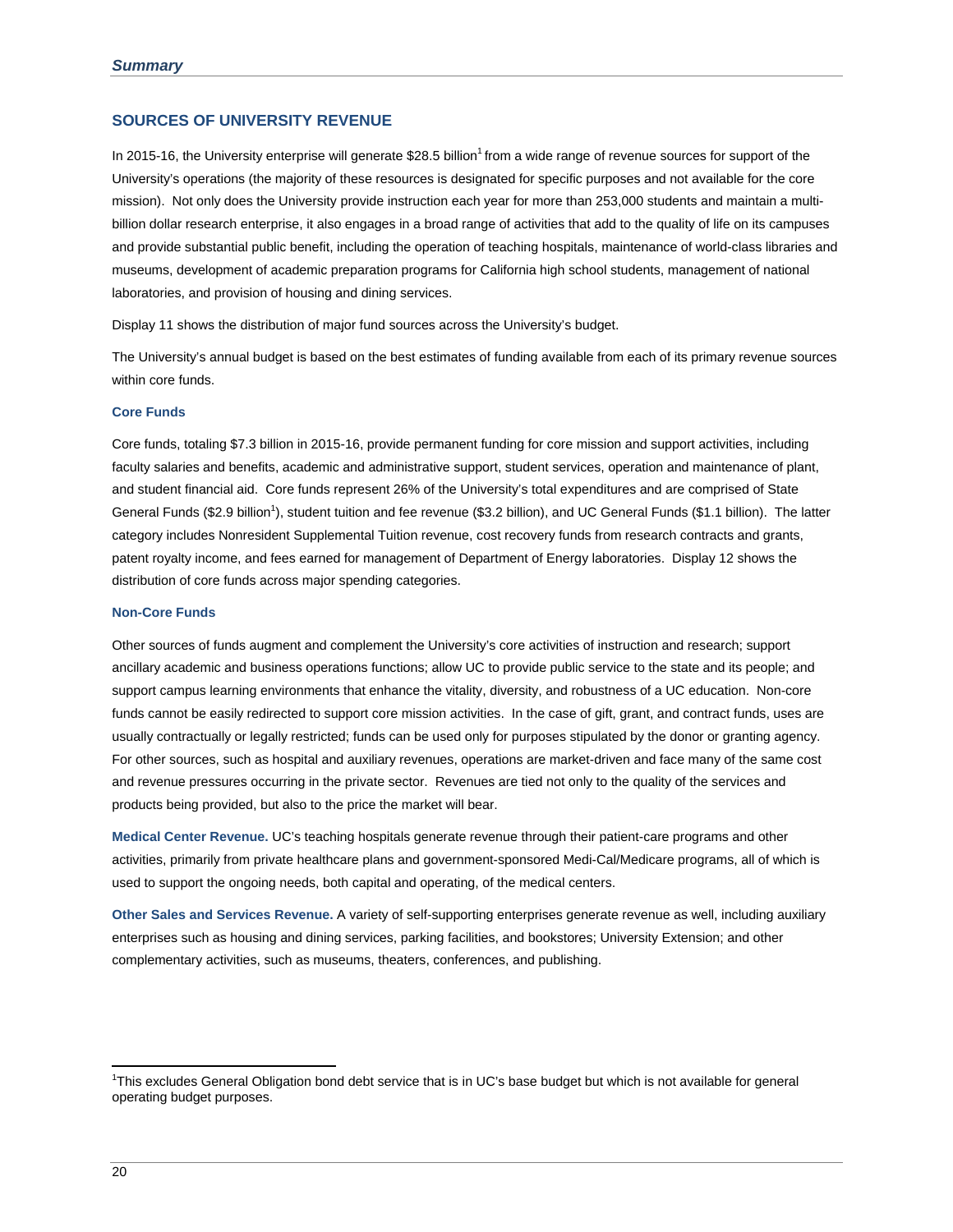

UC's \$28.5 billion operating budget consists of funds from a variety of sources. State support, which helps attract other dollars, remains crucial and together with tuition and fees and UC General Funds provides the core support for the University's basic operations.





**Government Contracts and Grants.** Federal, state, and local governments directly fund specific research programs, as well as student financial support.

**Private Support.** Endowment earnings, grants from campus foundations, and other private gifts, grants, and contracts fund a broad range of activities, but are typically restricted by the donor or contracting party.

**Other Sources.** Revenue from the DOE National Laboratory Management Fee, a portion of contract and grant administration funds, and the portions of federal indirect cost recovery and patent revenue that, by agreement with the State, are not included as part of Core Funds are categorized as "other sources."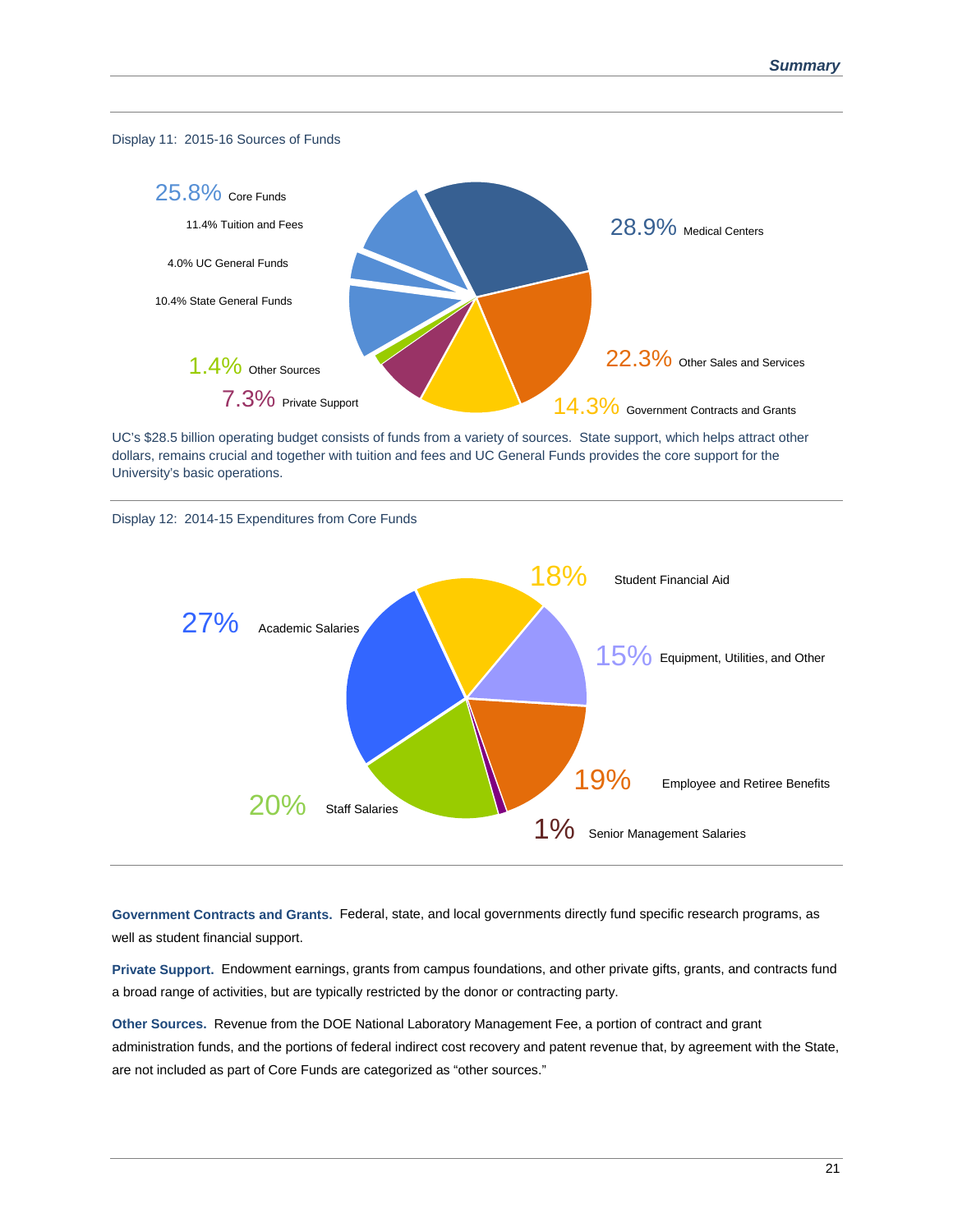#### **SUMMARY OF THE UNIVERSITY'S 2016-17 BUDGET PLAN**

#### **Proposed Increase in Revenue**

The 2016-17 budget plan proposes \$481.3 million in revenue increases to match expenditure needs. These increases fall into four revenue categories.

**Cost Savings/Alternative Revenue Sources.** The budget plan assumes \$40 million in funding related to strategies to manage liquidity and \$30 million from savings achieved through new systemwide procurement contracts in 2016-17, as well as \$15 million associated with the new self-insurance initiative, *Fiat Lux,* and \$10 million in additional funding available to the operating budget from new models of philanthropic giving. These initiatives continue the University's practice of resolving a portion of its funding needs through internal actions to reduce costs, promote efficiencies, and generate new revenue.

The plan also assumes phase-out of the need-based aid currently provided to nonresident undergraduate students. While currently enrolled nonresident students receiving this aid will not be affected, beginning in 2016-17, the University will begin to phase out this aid component. It is expected the University will save \$14 million in 2016-17 that can be used to help fund the enrollment increase planned for the budget year.

**State General Funds.** The plan includes a 4% base budget increase, or \$125.6 million in new State General Funds, as proposed in the Governor's multi-year funding plan. The plan assumes receipt of \$25 million in permanent State funding in 2015-16 associated with enrolling an additional 5,000 undergraduate California residents in 2016-17 as compared to 2014- 15 levels. It also includes a request for \$6 million from the State to support graduate enrollment growth to complement and support dramatic increases in undergraduate enrollment. Finally, the plan proposes \$25 million in one-time funds for deferred maintenance, similar to the funding provided in the 2015-16 budget.

**UC General Funds**. Most campuses have expanded their nonresident enrollment to help backfill reductions in State support. The budget plan proposes \$68.7 million in new revenue from Nonresident Supplemental Tuition (net of instructional costs associated with these students) based on an 8% increase in nonresident tuition and a projected increase in nonresident enrollment of 1,200 students. This constitutes reduced growth in nonresidents from the prior year. The plan assumes no change in indirect cost recovery from federal research contracts and grants due to a combination of several factors: there are continuing declines in research funding, which are offset by increases in higher federal indirect cost rates recently negotiated by several campuses and some increases in funding from non-federal resources.

#### **Major Expenditure Categories for 2016-17**

The budget plan includes a \$481.3 million increase in expenditures. Proposed expenditures address mandatory and other high-priority cost increases, enrollment growth to allow the University to continue to provide increased access for California students, and investment in core academic programs, as summarized below.

**Enrollment Growth.** UC is dedicated to the mission of access for California residents consistent with its founding as the state's land-grant institution and in accordance with the Master Plan for Higher Education. Moreover, as a research university, UC must have sufficient graduate enrollment to meet the state's economic development and workforce needs for Ph.D. graduates, help advance knowledge through its research mission, and work with faculty and undergraduate students as part of the education continuum. The 2016-17 budget plan envisions growth at both the undergraduate and graduate levels.

The University strongly shares the Legislature's interest in providing increased access for Californians and is committed to taking the actions necessary to meet the State's enrollment goal. Because the state's proposal for increasing enrollment over two years came after the 2015-16 admissions process was essentially complete, most of the increase will need to be accomplished in a single year, 2016-17.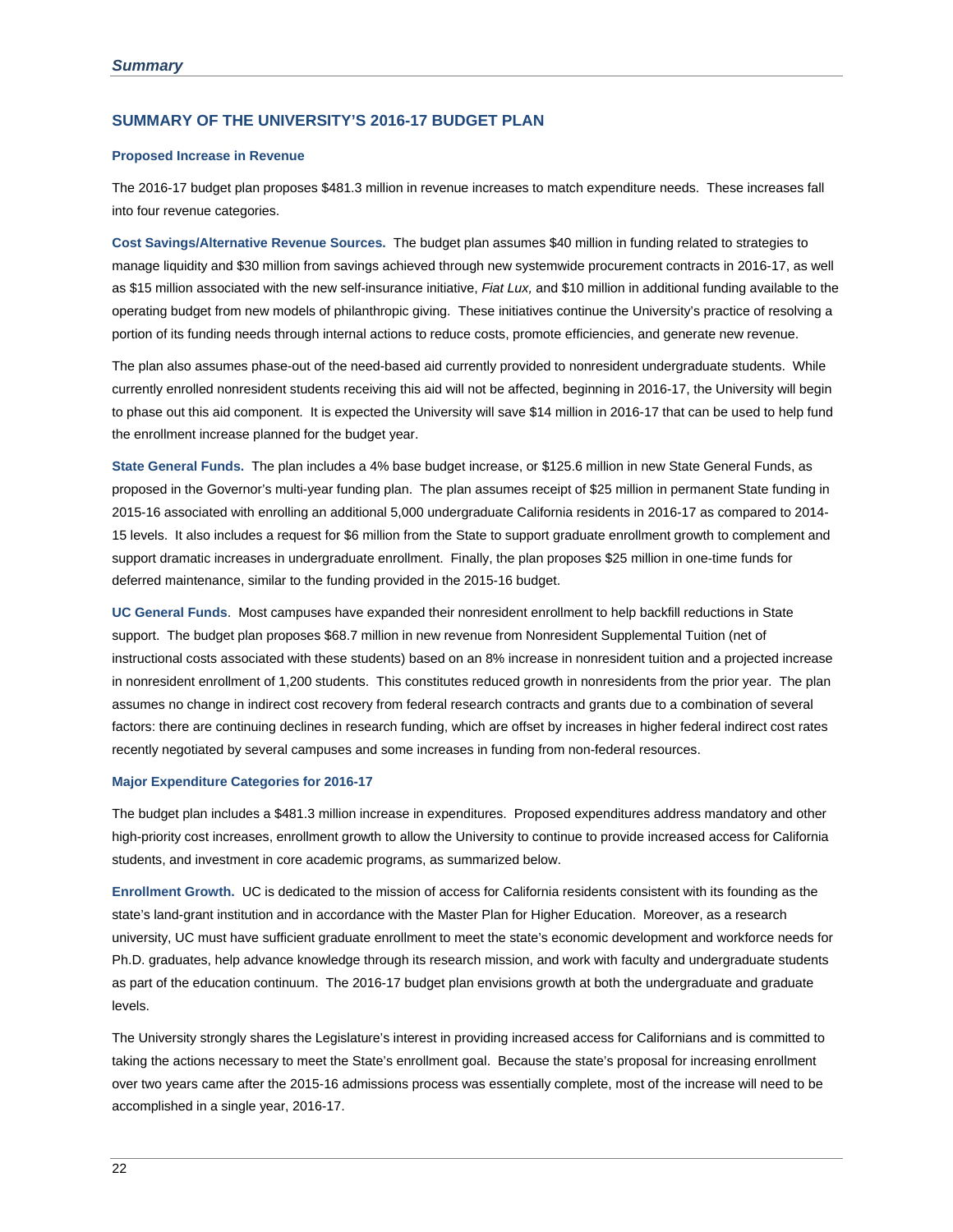The 2016-17 budget plan assumes \$25 million is appropriated in 2015-16 and continues in 2016-17 as a permanent augmentation to fund half the cost associated with the 5,000 undergraduate student enrollment growth. The Budget Act suggests several ways UC can fund the other \$25 million needed for this enrollment level, including using Nonresident Supplemental Tuition revenue and eliminating financial aid provided to nonresident undergraduate students from Tuition return-to-aid funds.

Under the budget plan, the University will eliminate financial aid provided through the University Student Aid Program to nonresident undergraduate students. This change will be phased in so that current students receiving this aid are not affected by this change. The remaining half of the enrollment will be supported with funds redirected from this program. Until this redirection is more fully phased in, bridge funding will be allocated from the \$25 million in one-time funds that are to be provided in 2015-16 once the University has shown that it will enroll the full 5,000 student increase.

As the State's research university, UC is also concerned with enrollment of graduate students to complement and support dramatic undergraduate growth. As faculty are added to meet the increased enrollment demand, graduate students must increase to support faculty in the research mission of the University and to help with the teaching and mentoring associated with additional undergraduates. Therefore, the University is requesting an additional \$6 million above the base budget increase to support in the enrollment of 600 more graduate students by 2016-17.

Actions taken for 2016-17 have implications for future years – as new classes of students coming in are larger than classes graduating, total enrollment grows. The University intends to sustain expanded access in 2017-18 and beyond, enrolling 2,500 new California resident undergraduate students each year in 2017-18 and 2018-19 such that, at the end of four years, total California resident undergraduate enrollment will have increased by 10,000 students, providing access to thousands more students each year than otherwise would have occurred. The multi-year enrollment plan being developed by the University will reflect this intention for future years.

**Mandatory Costs.** The University must pay a variety of cost increases each year, regardless of whether new funding is provided to support them. Below is a description of the major mandatory cost increases projected for 2016-17.

 **UC Retirement Plan.** The University of California Retirement Plan (UCRP) provides pension benefits for more than 65,365 retirees and survivors and had about 121,200 active employee members as of July 1, 2015.

Prior to November 1990, contributions to UCRP were required from both the University as the employer and from employees as members. As it did with all other state agencies, the State provided funding for employer contribution associated with State-funded employees. In the early 1990s, the Regents and the State agreed to suspend employer and employee contributions to UCRP after actuaries confirmed that it was adequately funded to provide for service costs for many years into the future.

In the nearly 20 years during which employer and member contributions were not required, the State saved more than \$2 billion. However, the funded status of UCRP declined as future service costs accrued and the accrued liability rose. Furthermore, the recent national economic crisis diminished the value of UCRP assets. The funded ratio is 81% as of July 2015.

The University restarted contributions to UCRP in April 2010. The employer contribution rate increased by two to three percentage points per year until 2014-15, when it was stabilized at 14 percent. Employee contributions rose 1.5 percentage points each year and stabilized in 2014-15 at eight percent for most employees (some represented employees contribute nine percent of pay and members of the new 2013 tier contribute seven percent of pay).

In December 2010, the Regents reformed retirement plan benefits to reduce long-term costs and approved a new tier of pension benefits for employees hired on or after July 1, 2013, which increased the early retirement age from 50 to 55 and the maximum age factor from age 60 to 65.

In 2012-13, the State augmented the University's budget with \$89.1 million intended to be used toward the State's share of the employer contribution to UCRP. Since that time, the State has not provided targeted funds for its share of the annual employer's contribution to UCRP, as it does for other State agencies. In 2015-16, the University is contributing \$407.5 million from core fund sources and \$1.4 billion from all fund sources to UCRP.

The 2016-17 budget plan includes \$24.1 million for increases in core-funded employer contributions to the retirement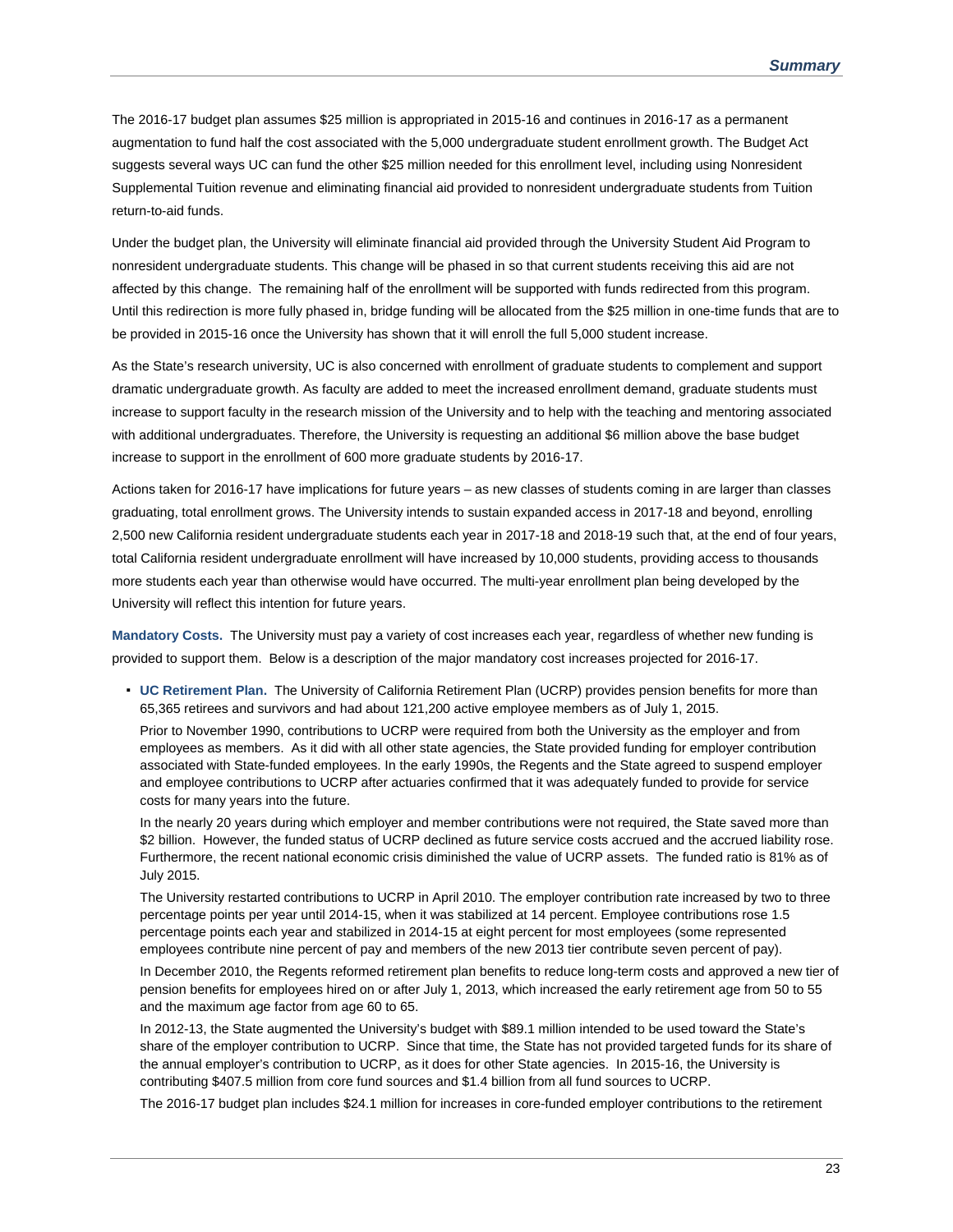system. With no expected change in the 14% current employer contribution rate, this increase represents only new costs associated with anticipated employee growth in faculty and other academic staff and compensation increases. Display 13 shows how employer contributions to the retirement system have leveled off since 2014-15 as the contribution rate remains at the current 14% level. UC's employer contributions are expected to rise to \$431 million from core funds and \$1.4 billion from all fund sources in 2016-17.

UCRP's unfunded liability is being addressed through several actions approved by the Regents. In addition to increasing the contributions, the University also has borrowed to supplement the employer and member contributions to meet the Annual Required Contribution (ARC or "modified" ARC), which is the amount needed to fund annual costs plus interest on the unfunded liability. Without future borrowing and assuming a 7.25% investment return, the Plan is estimated to be 100% funded by the year 2045. Additional borrowing is proposed for 2015-16, 2016-17, and 2017-18 in a separate item being brought to the Board for approval at the November meeting. This would shorten the time for the Plan to reach 100% funded by five years (or 2040).

As noted above, part of the budget framework agreed to with the Governor in May 2015 calls for the University to add a cap on pensionable salaries consistent with the cap established in the Public Employees' Pension Reform Act adopted by the State in 2013, in return for \$436 million in Proposition 2 funds over three years: \$96 million in 2015-16, followed by an additional \$170 million in each of the following two years. A task force is developing recommendations for the President that will conform to this requirement. A proposal will be brought to the Board of Regents so that retirement benefit changes can be implemented on July 1, 2016. Because these changes will be prospective and only affect new employees hired on or after July 1, 2016, they will not impact the cost increases anticipated for 2016-17. Proposition 2 funds being directed to the unfunded liability cannot be used to offset cost increases or otherwise relieve the impact of employer contributions on UC's operating budget. The 2016-17 budget plan assumes the University will implement the salary cap as requested and that the second increment of Proposition 2 funds, \$170 million, will be provided, consistent with the framework with the Governor.



Core Funds Other Sources

Display 13: Actual and Projected Employer Contributions to UCRP by Fund Source (Dollars in Millions)

Employer contributions to UCRP restarted in April 2010. Contribution rates will remain at 14% of employee covered compensation in 2016-17, at a cost of about \$431 million for core-funded programs and \$1.4 billion in total.

 **Employee Health Benefits.** Until recently, employee health benefit costs have risen rapidly, typically between 8.5 percent and 11 percent annually. Because no State funds have been provided for this purpose since 2007-08, campuses have redirected funds from existing programs to address these cost increases.

Significant efforts have been made in the past several years to limit health benefit cost increases and reduce pressure on already strained operating budgets. Through negotiations with providers and other measures, UC was able to limit health benefit cost increases to 7.1 percent in 2011, 2.4 percent in 2012, 5 percent in 2013, and five percent in 2014.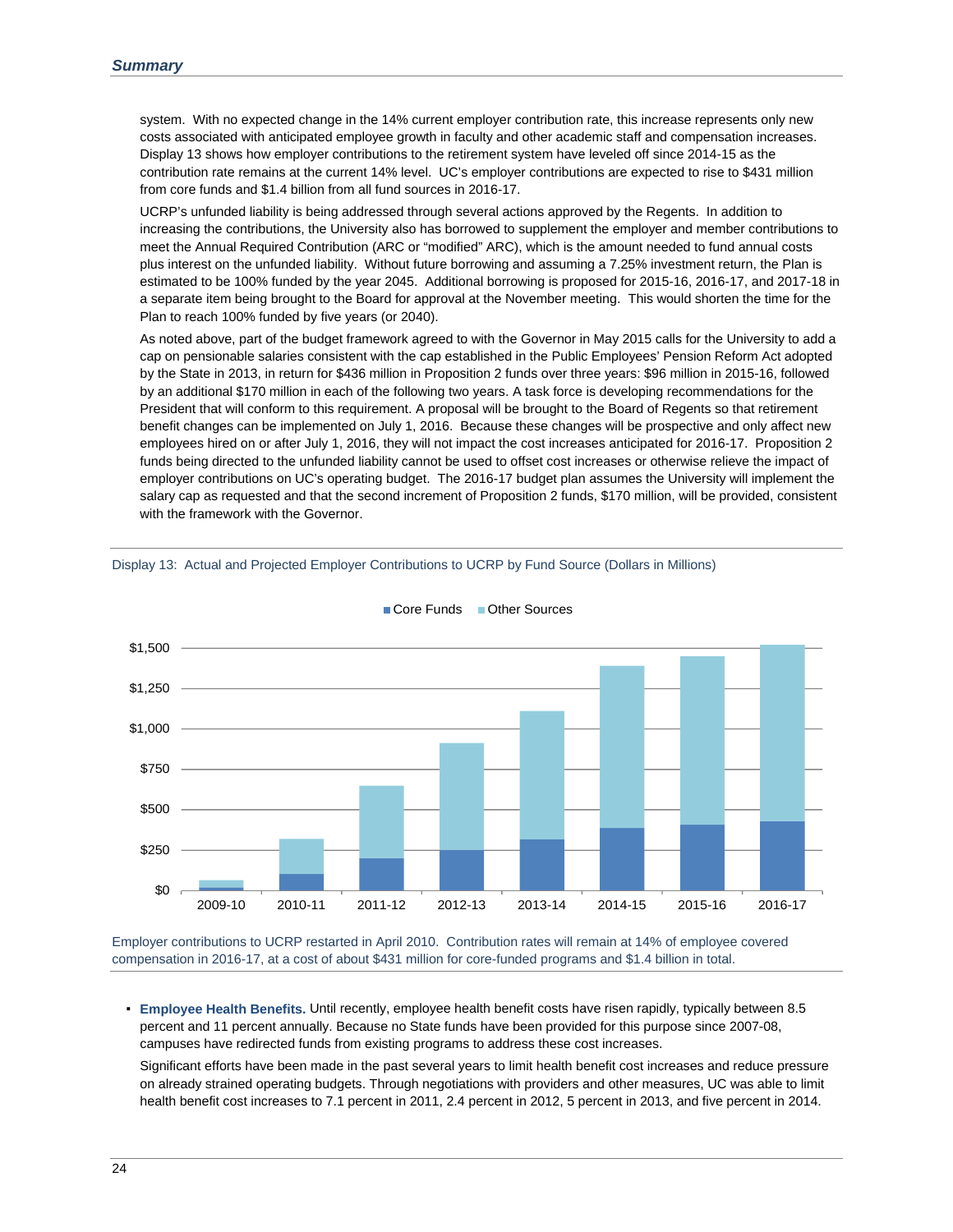Overall health benefit costs in 2016-17 are expected to increase by about five percent, or \$28.4 million.

In addition, employees have been required to bear a larger responsibility for the rising costs of these benefits, partially offsetting any salary increases they may have received in recent years. In 2002-03, the University adopted a progressive medical premium rate structure (based on full-time salary rates) designed to help offset the impact of medical premium increases on lower-paid employees. While UC pays approximately 87 percent of monthly medical premiums for employees on an aggregate basis, the University covers an even larger portion of the premium for those in the lower salary brackets. In the current environment, with limited new funding and continuing cost pressures, it is expected that some of the cost increases will continue to be borne by most employees.

 **Retiree Health Benefits.** In 2015-16, more than 60,302 UC retirees and beneficiaries are eligible to receive or are receiving an estimated \$287 million of health benefits paid for by the University. The State has historically provided funding to the University equivalent to the per-employee funding provided for other State employees for the increased number of annuitants expected in the coming year. In the 2014-15 budget, the State stopped funding these costs separately, adding them to the expenditures to be covered within the base budget increase provided under the Governor's multi-year funding plan. The annuitant health costs are estimated to increase by \$4.2 million in 2016-17.

Because accumulated future retiree health benefits costs are not pre-funded, UC has an unfunded liability for retiree health representing the cost of benefits accrued to date by current faculty, staff, and retirees based on past service, estimated to be \$17.3 billion in 2015-16. In December 2010, to reduce long-term costs and the unfunded liability for retiree health, the Regents approved changes to retiree health benefits that included reductions in UC's aggregate annual contribution to the Retiree Health Program, and a new eligibility formula for all employees hired on or after July 1, 2013, existing employees with fewer than five years of service credit, and existing employees whose age plus service credit is less than 50 as of June 30, 2013.

- **Contractually Committed Compensation.** Salaries increases for represented employees are governed by collective bargaining agreements with each represented bargaining unit. These agreements call for compensation increases totaling \$26.9 million in 2016-17.
- **Faculty Merit Program.** The University has maintained the faculty merit program each year even through years of fiscal crisis – because of the importance of this program to the quality of the University. Faculty are generally eligible to be considered every two to three years for a merit increase, which is intended to reward them for excellent teaching and research, as well as fulfillment of their public service mission. This program requires a rigorous peer review process before a merit salary increase is awarded. The cost of the faculty merit program is estimated to be \$32 million in 2016- 17.
- **Keeping Pace with Inflation.** To maintain the quality of the instructional program and all support activities, the University must regularly replace, upgrade, or purchase new instructional equipment, library materials, and other nonsalary items. The University must also purchase utilities to provide energy to its facilities. Just as costs for salaries and benefits for employees rise, the University's non-salary spending is affected by inflation. Throughout the recent recession, inflationary pressures remained relatively soft. However, as the state economy has improved, cost pressures have begun to build. Based on the Department of Finance recent projections, the University's 2016-17 expenditure plan includes \$29.7 million for non-salary price increases, consisting of a 2.0% general non-salary price increase, as well as an adjustment to cover projected increases in purchased utility costs above inflation.

**Investment in Academic Quality.** As noted earlier, the President has made it a top priority to invest in the academic infrastructure of the University for the benefit of UC students, faculty, and researchers focusing on areas that directly impact the quality of the University's instructional, research, and public service programs as well as the fiscal health of the system. While there are no agreed-upon standards in the higher education community for determining quality, there are clear metrics that are commonly used when rating great universities. They include, among other things, maintaining an outstanding faculty, measured in terms of individual achievements as well as adequate numbers to teach and train, and recruiting and educating outstanding undergraduate and graduate students. The areas identified for investment in academic quality are critical to maintaining excellence and have all been identified by the Regents as high priorities for many years, prior to the onset of the most recent fiscal crisis. Consistent with the University's long-range plan, the University 2016-17 budget proposal proposes \$50 million for this investment for the following types of programs:

 **Enhancing Undergraduate Instructional Support.** The previous two compacts with former Governors proposed an additional 1% per year base budget increase to help address chronic shortfalls in key areas of the budget that directly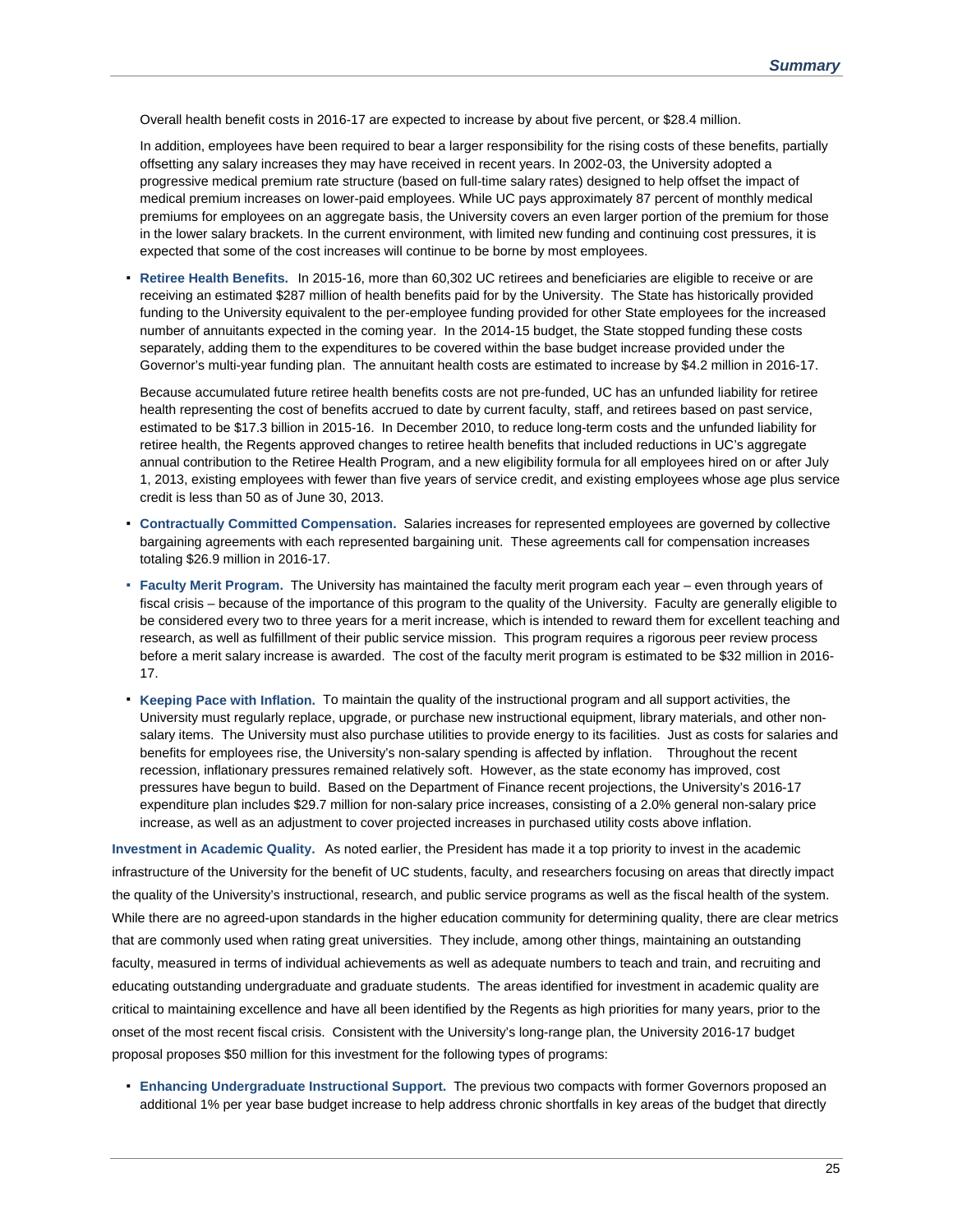affect instructional quality – expanding cutting-edge technology essential to instructional delivery in the classroom of the 21<sup>st</sup> century, restoring library collections, and more adequately supporting ongoing building maintenance. The University must continue reinvesting in these areas if it is to keep up with technical innovations – all of which were chronically underfunded before the recent fiscal crisis.

- **Improving the Student-Faculty Ratio**. During the recent fiscal crisis, the University's student-faculty ratio deteriorated dramatically, standing currently at about 21:1 (well below the budgeted ratio of 18.7:1. Improving the student-faculty ratio will allow the University to offer smaller class sizes where possible, improve the quality of the educational experience and adequacy of course offerings, and help students complete requirements and graduate more quickly. A lower student-faculty ratio increases opportunities for contact outside the classroom, guidance in internships and placements, and undergraduate participation in research and public service. Reducing the student-faculty ratio is also important as the University seeks to make further improvement in performance outcomes, such as graduation rates and time-to-degree, as requested by the State in budget trailer bill language.
- **Supporting Startup Costs for New Faculty.** As campuses begin to hire faculty once again to replace those who have retired or separated, to hire those needed to help meet growing enrollment demand, and to generate research that will enhance innovation and quality – one of the major challenges they face is the cost of startup packages for new faculty. Startup costs include renovation of laboratory space; equipment; graduate student, postdoctoral scholar, and technical staff support; and other costs necessary for new faculty to establish their research teams and projects. In some disciplines – especially health sciences, life sciences, physical sciences, and engineering – startup costs can exceed \$1 million per faculty member. Since UC's top candidates have multiple job prospects and UC is in competition for these hires, UC's ability to provide facilities and staff to support cutting-edge research has a direct impact on the quality of faculty campuses are able to recruit..
- **Addressing Faculty Salary Gaps.** A recent study on ladder-rank faculty compensation concluded that faculty salaries lagged the market by 10.3% in 2014-15. As the University's budget stabilizes, closing this gap is a high priority as UC competes with other institutions across the country for top faculty. The faculty salary lag is discussed in more detail below in the Compensation item.
- **Augmenting Graduate Student Support.** Graduate education and research at the University have long fueled California's innovation and economic development, helping establish California as one of the 10 largest economies in the world. The strength of UC's graduate programs is key to attracting and retaining the highest-quality faculty. The University must ensure that the amount and duration of graduate student support remains competitive.

**High-Priority Costs.** In addition to the categories above, additional cost increases are required in several other areas as part of the normal cost of operating a major research university:

 **Compensation.** The recent fiscal crisis made it difficult for the University to keep pace with the market with respect to faculty and staff salaries. As noted above, recent studies show UC falling further behind its comparator institutions.

The rapid increase over several years to 8% of pay in employee contributions to the retirement program has further impacted employee take-home pay, as have increases in health benefit costs. Although the benefits provided by UC are an important component of the packages offered to candidates, the salary component itself must be competitive to attract and retain quality faculty and staff employees if the University is to maintain its preeminent stature.

Consistent with UC's longer-term financial planning, the 2016-17 budget supports a salary program for faculty and staff consisting of a 3% pool to be allocated based on merit and other factors, with a total cost of \$129.4 million for nonrepresented staff and faculty. Actual salary and benefit actions for represented employees are subject to notice, meeting-and-conferring, and/or consulting requirements under the Higher Education Employer-Employee Relations Act.

 **Deferred Maintenance.** The University maintains 135 million gross square feet of space at the 10 campuses, five medical centers, and nine agricultural research and extension centers. Nearly half of this space – 64.8 million square feet – is eligible for State support, including space used for classrooms, laboratories, offices, and some research and academic support activities. Nearly 60% of the University's State-eligible space is more than 30 years old, with 43% of that space built when the University was in a period of rapid expansion between 1950 and 1980, as shown in Display 14. The University faces an immense and growing deferred maintenance backlog as the electrical, heating and ventilation, elevator, plumbing, and other building systems in these aging buildings and supporting campus infrastructure reach the end of their useful life.

The 2016-17 budget plan includes \$25 million in one-time funds requested from the State and an additional \$25 million in permanent funding from resources included in the budget plan to build up the permanent base of funding for deferred maintenance. This is the second increment in a multi-year ramp-up of funding for deferred maintenance.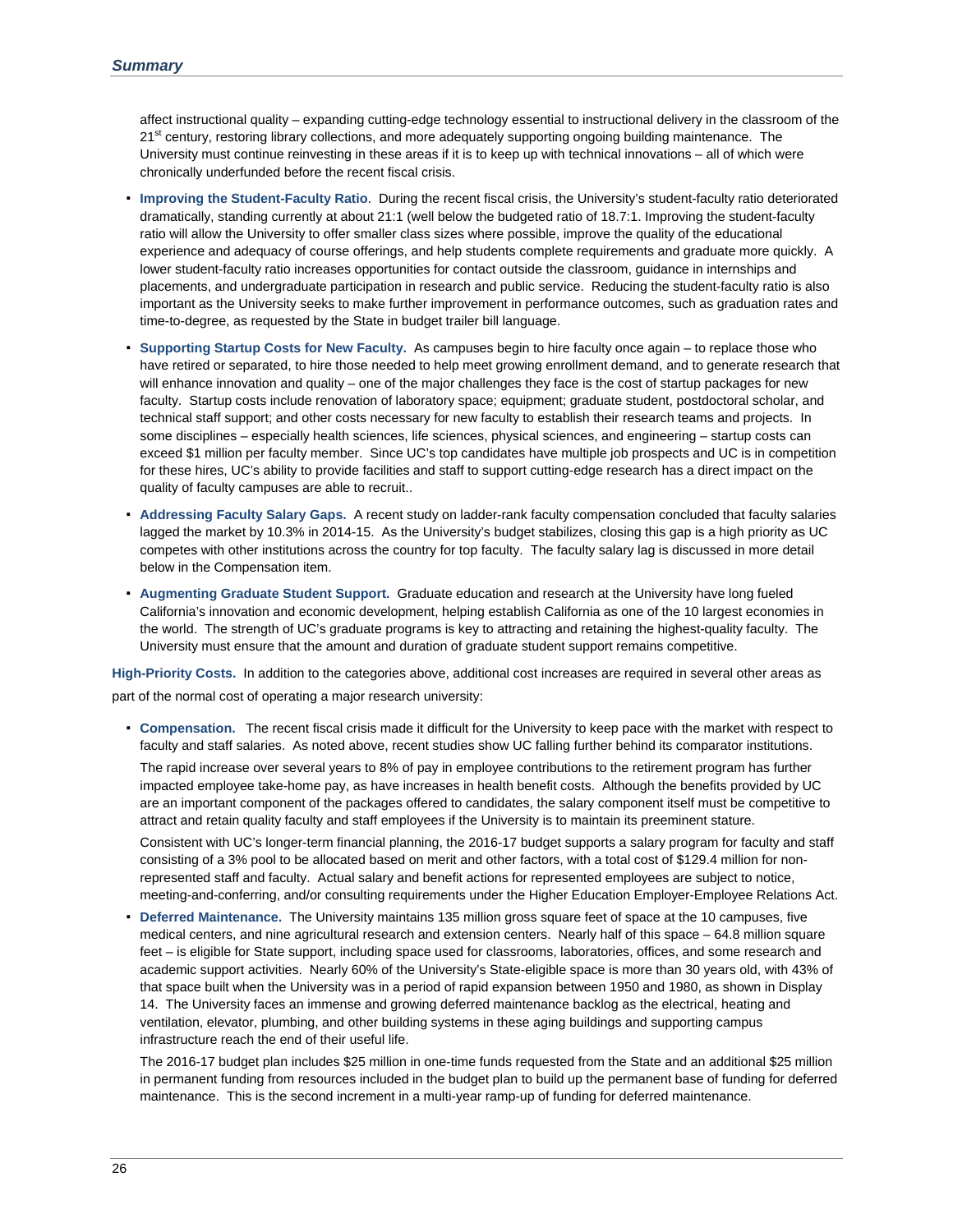**Capital Improvements.** The process for funding State-eligible capital projects changed in 2013-14. The State's General Obligation bond debt has been shifted to the University's base budget, and it is now included as part of the base budget for the purpose of calculating the State-funded base budget adjustment each year. Under the new process, a portion of UC's State funding can be used to fund or finance State-eligible capital projects.

The University faces a growing backlog of capital projects over the coming years. The projected need for capital improvements for State-eligible projects for the five-year period from 2015-16 through 2019-20 is \$2.9 billion. The new State process allows the University to continue to address its highest-priority capital needs until a new General Obligation bond can be brought before California voters. The State approval process is streamlined compared to the previous process – the Department of Finance and the Legislature will continue to review the projects being proposed for State funding, but there will be no need to go through the State Public Works Board for approval of important milestones. The new process requires the University to submit a list of projects proposed for funding by September 1 of each year, with the Department of Finance providing to the University a final list of approved projects no earlier than April 1.

The package submitted to the State reflects a rigorous review process and includes the highest priority systemwide projects. As a first review in its capital program planning, each campus develops a 10‐year *Capital Financial Plan* – a strategic plan of specific projects prioritized to meet the campus mission, academic, and support needs – that fits within the context of physical and funding opportunities and constraints; this Plan is reviewed and accepted by the Regents each November. Then, to the extent that this approval will allow funding to be redirected from an already constrained operating budget, a list is developed based on campus priorities, which subsequently undergoes a strenuous review based on systemwide priorities.

Under the new process, the State has approved 26 projects, from fiscal years 2013-14 to 2015-16, totaling more than \$706 million. The approved projects include seismic/life safety projects, infrastructure renewal, additional classroom and lab space to accommodate past enrollment growth, and continuing projects that require funding for completion.

For 2016-17, the University is proposing one capital outlay project, the State-funded portion of the Merced 2020 Project. This project requests \$400 million in State capital outlay funds to construct 414,400 Assignable Square Feet in academic and student support space. The Department of Finance will notify the University of approval of this 2016-17 capital outlay project no earlier than April 1, 2016. This proposal represents only a small portion of the University's total funding need for State-eligible capital improvements projects. Funds set aside in the 2016-17 budget plan will be used to support debt service for projects coming on line in 2016-17.

The University maintains a continuing commitment to pursue gifts and other potential sources to supplement State funding for construction. The University has capital needs for student-life and auxiliary programs that do not qualify as State-supportable and, therefore, must be addressed with non-State resources only. In this context, the University has intensified its efforts to make the most efficient use of existing facilities, to carefully define and analyze facility needs, to evaluate competing needs and set priorities that maximize the value of available funds, and to continually improve management of project design and construction.

**Dream Loan.** SB 1210 (Lara) was adopted during the 2014 legislative session under the University's sponsorship. It called for UC (and CSU) to establish a revolving loan program for undocumented students which was to be funded from a combination of additional State funds and matching funds from University sources. While the State has not provided additional funds for this purpose, the University believes it is an important program and must be implemented. The University will phase in the program, starting in 2015-16, with temporary resources. In addition to increases in financial aid associated with new enrollment growth, the 2016-17 budget plan includes \$5 million, half from State General Funds and half from internal University sources, for this purpose.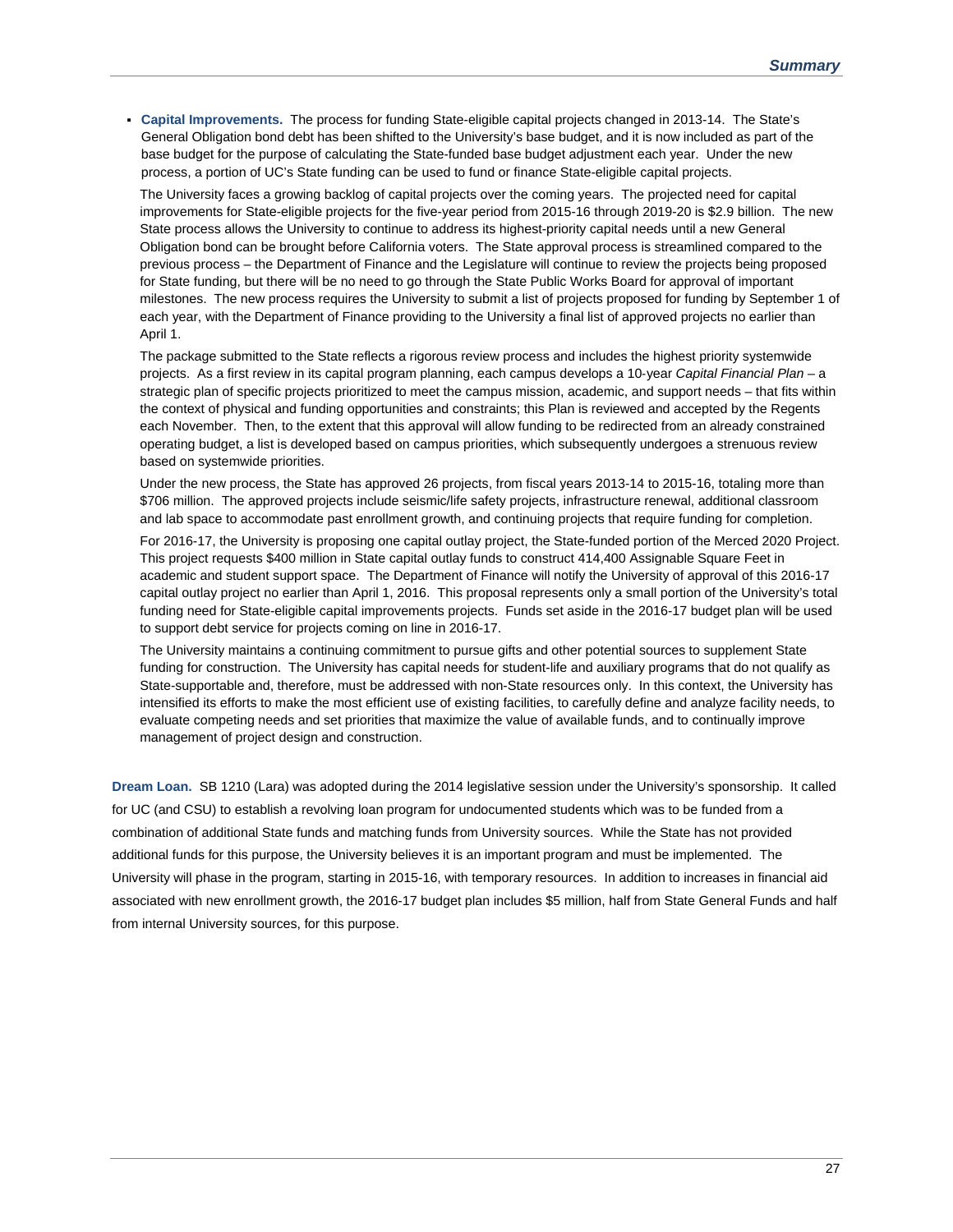

Display 14: State and Non-State Maintained Space by Decade of Construction (Gross Square Feet in Millions)

State Maintained Space

Non-State Maintained Space

The University's physical plant expanded rapidly in the 1950s and 1960s and again in the 1990s and 2000s. Driving UC's deferred maintenance and capital renewal needs is the fact that many buildings were constructed in the 1950s and 1960s.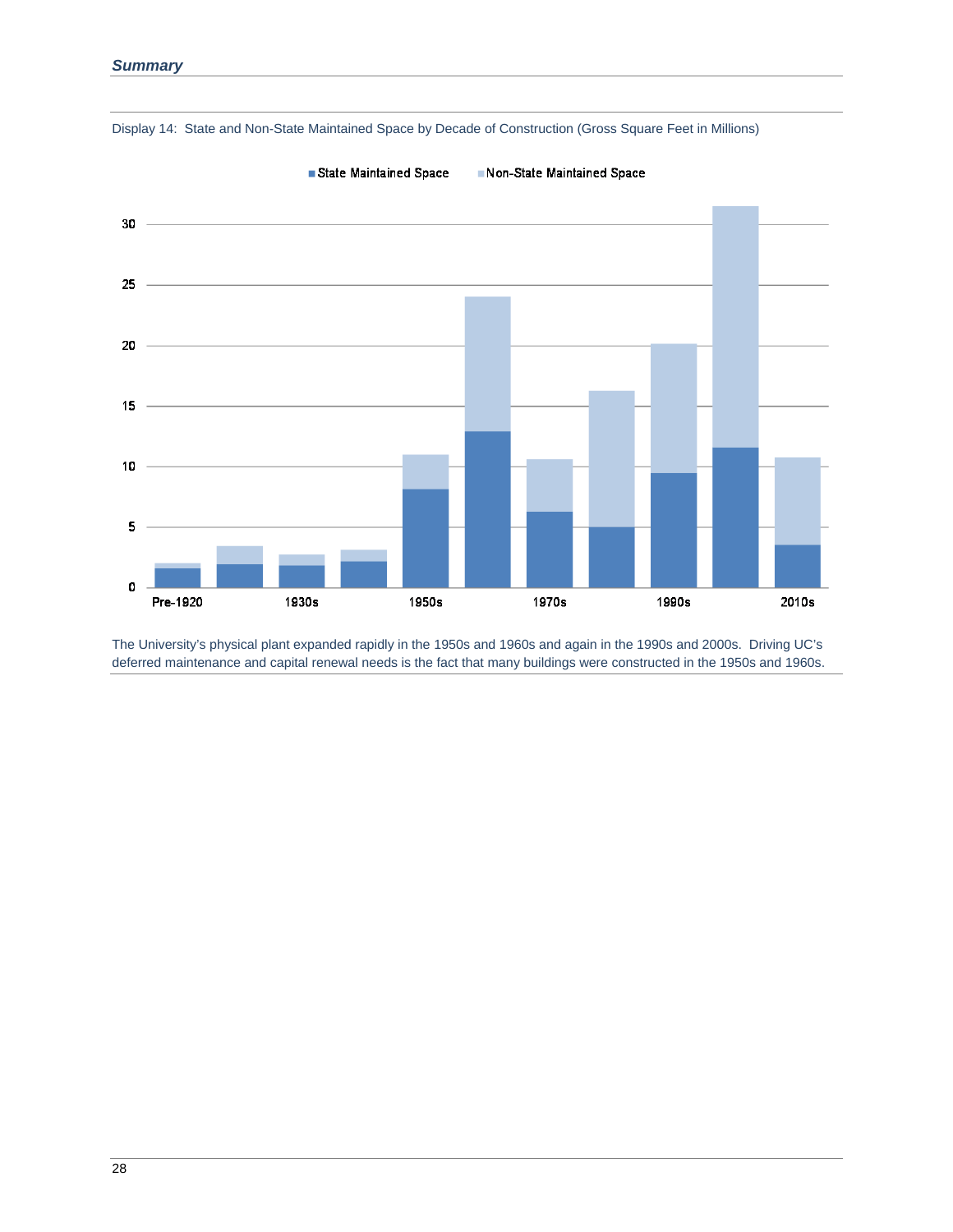#### **MAJOR REPORTING REQUIREMENTS FOR 2015-16**

#### **Performance Outcome Measures**

UC has historically reported on measures of institutional quality that have been of interest to the Governor, Legislature, University leaders, and the general public. Six years ago, the University began systematically publishing an annual Accountability Report (www.universityofcalifornia/accountability) with an increased emphasis on outcome measures.

The Accountability Report contains much of the information requested by the Legislature and Governor in trailer bill language attached to the 2014-15 budget (AB 94). That language asks the University to submit an annual report on specified outcome measures by March 1. The University submitted its first report in March 2014.

The report requires data on the following outcome measures:

- Number and proportion of transfers from the California Community Colleges (CCC);
- Number and proportion of low-income students enrolled annually;
- Four-year graduation rates for students and separately for low-income students;
- Two-year graduation rates for CCC transfer students and separately for CCC low-income students;
- Degree completions for freshman, CCC transfer, graduate, and low-income students;
- The percentage of students on track to complete a degree in four years;
- The amount of resources received divided by the number of degrees awarded;
- For undergraduate students, the amount of resources received divided by the number of degrees awarded;
- Average number of course credits at graduation;
- Number of degree completions in science, technology, engineering, and mathematics (STEM) fields, disaggregated by undergraduate, graduate, and low-income students.

The University's March 2015 report demonstrates the University's continued improvement in each of these outcome measures, including steady increases in the number of CCC transfers it enrolls, graduation rates for freshmen and CCC transfers, and the number of students graduating with degrees in STEM fields. In terms of enrolling low-income students, the University far surpasses the proportion of these students enrolled in other AAU institutions, both public and private. Most UC students graduate within a normal range of units required for degree completion.

#### **The Governor's Three-Year Financial Sustainability Plan**

Provisional language associated with the 2015-16 Budget Act requests UC (and CSU) to submit three-year financial sustainability plans that are to include projections of revenue and expenditures and enrollment by level of student for 2016- 17, 2017-18, and 2018-19 using assumptions provided by the Department of Finance. The Department of Finance instructed the University to assume continuation of the Governor's plan to provide UC with a 4% base budget increase for each of the fiscal years, and to also assume no tuition increase for 2016-17, consistent with the framework agreed to with the Governor. After 2016-17, tuition increases are to be pegged generally to inflation. DOF also assumes \$171 million will be provided from Proposition 2 funds for UCRP unfunded liability in 2016-17 and \$169 million for the same purpose in 2017- 18. The assumptions provided by the Department of Finance are silent on enrollment growth. In addition, the University is to supply goals for each year associated with the performance outcome measures included in the annual reporting requirement described above. The University's plan is being provided to the Board for approval at the November meeting.

#### **Other Reports**

Other reporting requirements in the 2015-16 Budget Act request an update on the implementation of the budget framework agreement with the Governor, a report on legally allowable funds for instruction, and a report on the use of funds for student support services for students from underrepresented minority and low-income backgrounds.